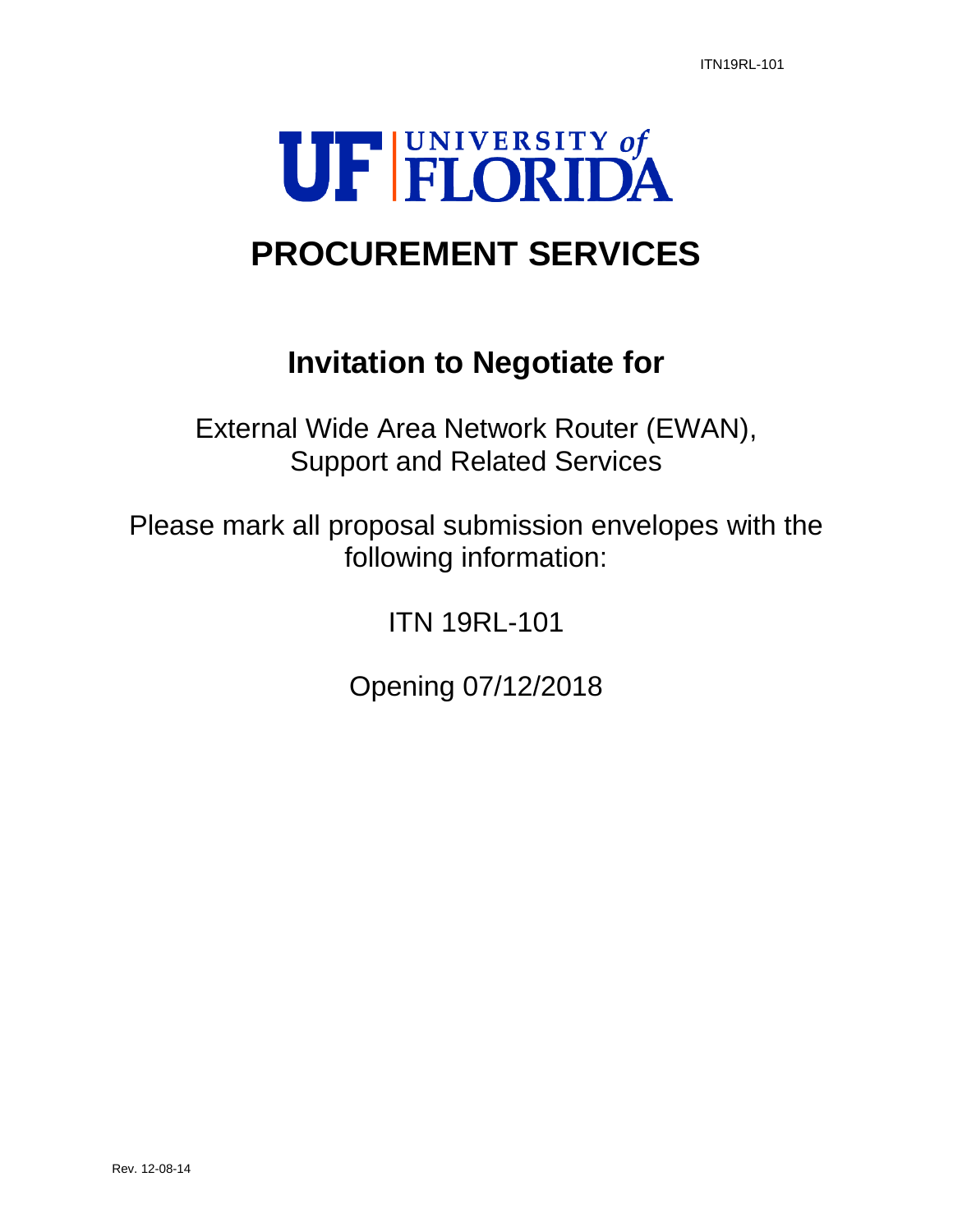# **Contents**

| 1.0 |        |                                                                             |  |
|-----|--------|-----------------------------------------------------------------------------|--|
|     | 1.1    |                                                                             |  |
|     | 1.2    |                                                                             |  |
|     | 1.2.1  |                                                                             |  |
|     | 1.3    |                                                                             |  |
|     | 1.4    |                                                                             |  |
|     | 1.5    |                                                                             |  |
|     |        |                                                                             |  |
|     |        |                                                                             |  |
| 2.0 |        |                                                                             |  |
|     | 2.1    |                                                                             |  |
|     | 2.2    |                                                                             |  |
|     | 2.3    |                                                                             |  |
|     | 2.4    |                                                                             |  |
|     | 2.5    | Vendor Protest Procedure; Notice of Proposal Protest Bonding Requirement  9 |  |
|     | 2.6    |                                                                             |  |
|     | 2.7    |                                                                             |  |
|     | 2.8    |                                                                             |  |
|     | 2.9    |                                                                             |  |
|     | 2.10   | Determination of and Information Concerning Vendor's Qualifications  9      |  |
|     | 2.11   |                                                                             |  |
|     | 2.12   | Rejection of Vendor Counter-offers, Stipulations and Other Exceptions  10   |  |
|     | 2.13   |                                                                             |  |
|     | 2.14   |                                                                             |  |
|     |        |                                                                             |  |
|     |        |                                                                             |  |
|     |        |                                                                             |  |
|     |        |                                                                             |  |
| 3.0 |        |                                                                             |  |
|     | 3.1    |                                                                             |  |
|     | 3.2    |                                                                             |  |
|     | 3.3    |                                                                             |  |
|     |        |                                                                             |  |
|     |        |                                                                             |  |
| 4.0 |        |                                                                             |  |
|     | 4.1    |                                                                             |  |
|     | 4.1.1  |                                                                             |  |
|     | 4.1.2  |                                                                             |  |
|     | 4.1.3  |                                                                             |  |
|     | 4.1.4  |                                                                             |  |
|     | 4.1.5  |                                                                             |  |
|     | 4.1.6  |                                                                             |  |
|     | 4.2    |                                                                             |  |
|     | 4.2.1  |                                                                             |  |
|     | 4.2.2  |                                                                             |  |
|     | 4.2.3  | University Provides Information in Good Faith without Liability  14         |  |
|     | 4.2.4  |                                                                             |  |
|     | 4.2.5  | Questions, Communications and Inquires between the University and Vendors15 |  |
|     | 4.2.6  | Addenda and the University's Response to Communications from Vendor  16     |  |
|     | 4.2.7  |                                                                             |  |
|     | 4.2.8  |                                                                             |  |
|     | 4.2.9  |                                                                             |  |
|     | 4.2.10 |                                                                             |  |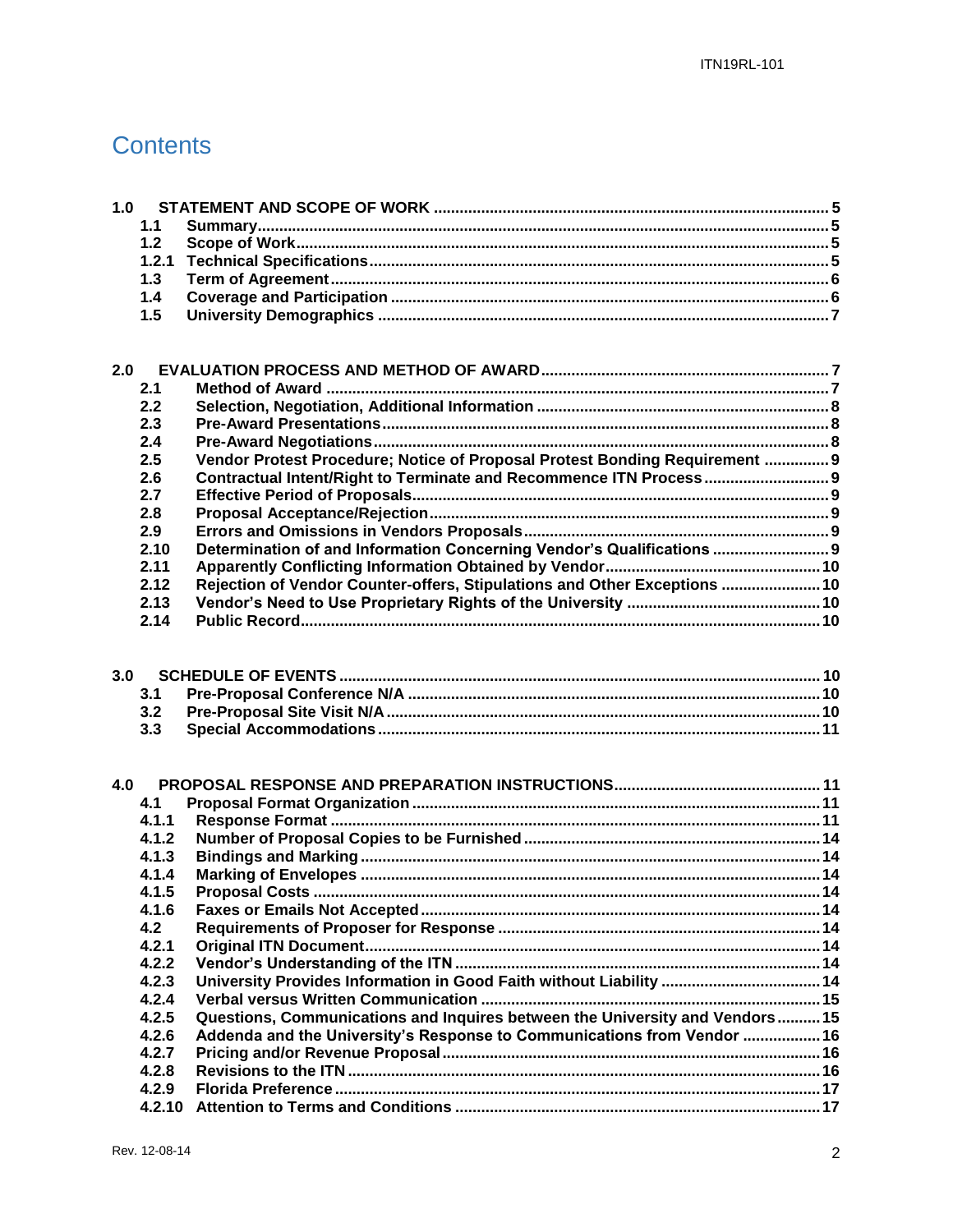| 4.2.14 Improper Business Relationships/Conflict of Interest Prohibited  18        |  |
|-----------------------------------------------------------------------------------|--|
| 4.2.15 Corrections, Changes, and Providing Information on Forms within the ITN 18 |  |
|                                                                                   |  |
|                                                                                   |  |
|                                                                                   |  |
| 4.2.19 University's Right to Use Vendor's Ideas/Proprietary Information  18       |  |
|                                                                                   |  |

| 5.0 |      |  |
|-----|------|--|
|     | 5.1  |  |
|     | 5.2  |  |
|     | 5.3  |  |
|     | 5.4  |  |
|     | 5.5  |  |
|     | 5.6  |  |
|     | 5.7  |  |
|     | 5.8  |  |
|     | 5.9  |  |
|     | 5.10 |  |
|     | 5.11 |  |
|     | 5.12 |  |
|     | 5.13 |  |
|     | 5.14 |  |
|     | 5.15 |  |
|     | 5.16 |  |
|     | 5.17 |  |
|     |      |  |

| 6.0 |      |  |
|-----|------|--|
|     | 6.1  |  |
|     | 6.2  |  |
|     | 6.3  |  |
|     | 6.4  |  |
|     | 6.5  |  |
|     | 6.6  |  |
|     | 6.7  |  |
|     | 6.8  |  |
|     | 6.9  |  |
|     | 6.10 |  |
|     | 6.11 |  |
|     | 6.12 |  |
|     | 6.13 |  |
|     | 6.14 |  |
|     | 6.15 |  |
|     | 6.16 |  |
|     | 6.17 |  |
|     | 6.18 |  |
|     | 6.19 |  |
|     | 6.20 |  |
|     | 6.21 |  |
|     | 6.22 |  |
|     | 6.23 |  |
|     | 6.24 |  |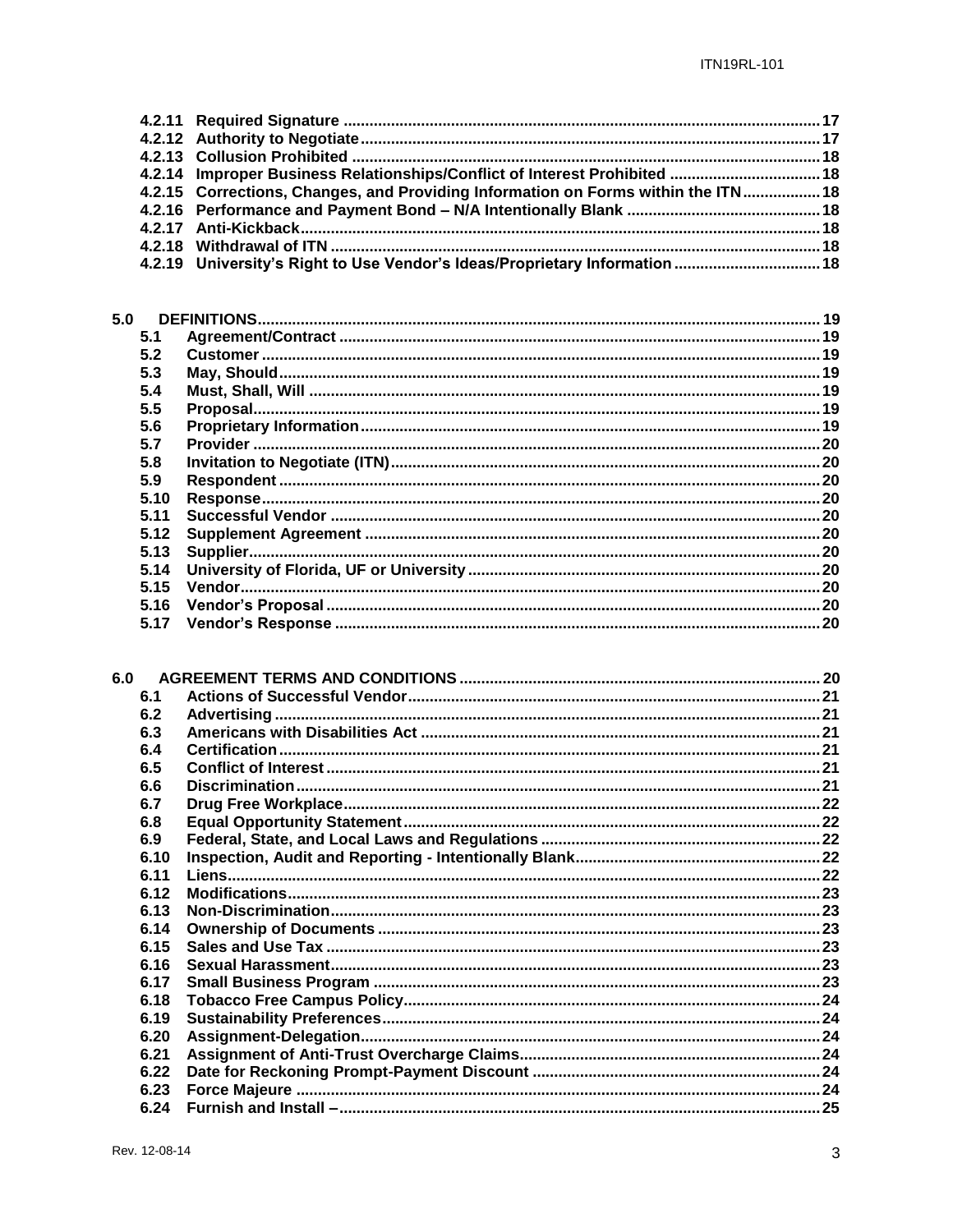| 6.25   |                                                                                |  |
|--------|--------------------------------------------------------------------------------|--|
| 6.26   |                                                                                |  |
| 6.27   |                                                                                |  |
| 6.28   |                                                                                |  |
| 6.29   |                                                                                |  |
| 6.30   |                                                                                |  |
| 6.31   |                                                                                |  |
| 6.32   | Notice to Vendors of Asbestos-Containing Materials in University Buildings  26 |  |
| 6.33   |                                                                                |  |
| 6.34   |                                                                                |  |
| 6.35   |                                                                                |  |
| 6.36   |                                                                                |  |
| 6.37   |                                                                                |  |
| 6.38   |                                                                                |  |
| 6.39   |                                                                                |  |
| 6.40   |                                                                                |  |
| 6.41   |                                                                                |  |
| 6.42   |                                                                                |  |
| 6.43   |                                                                                |  |
| 6.44   |                                                                                |  |
| 6.45   |                                                                                |  |
| 6.46   |                                                                                |  |
| 6.47   |                                                                                |  |
| 6.47.1 |                                                                                |  |
| 6.47.2 |                                                                                |  |
| 6.47.3 |                                                                                |  |
| 6.47.4 |                                                                                |  |
| 6.47.5 |                                                                                |  |
| 6.47.6 |                                                                                |  |
| 6.47.7 |                                                                                |  |
| 6.47.8 |                                                                                |  |
| 6.48   |                                                                                |  |
| 6.49   |                                                                                |  |
| 6.50   |                                                                                |  |
| 6.51   |                                                                                |  |
|        |                                                                                |  |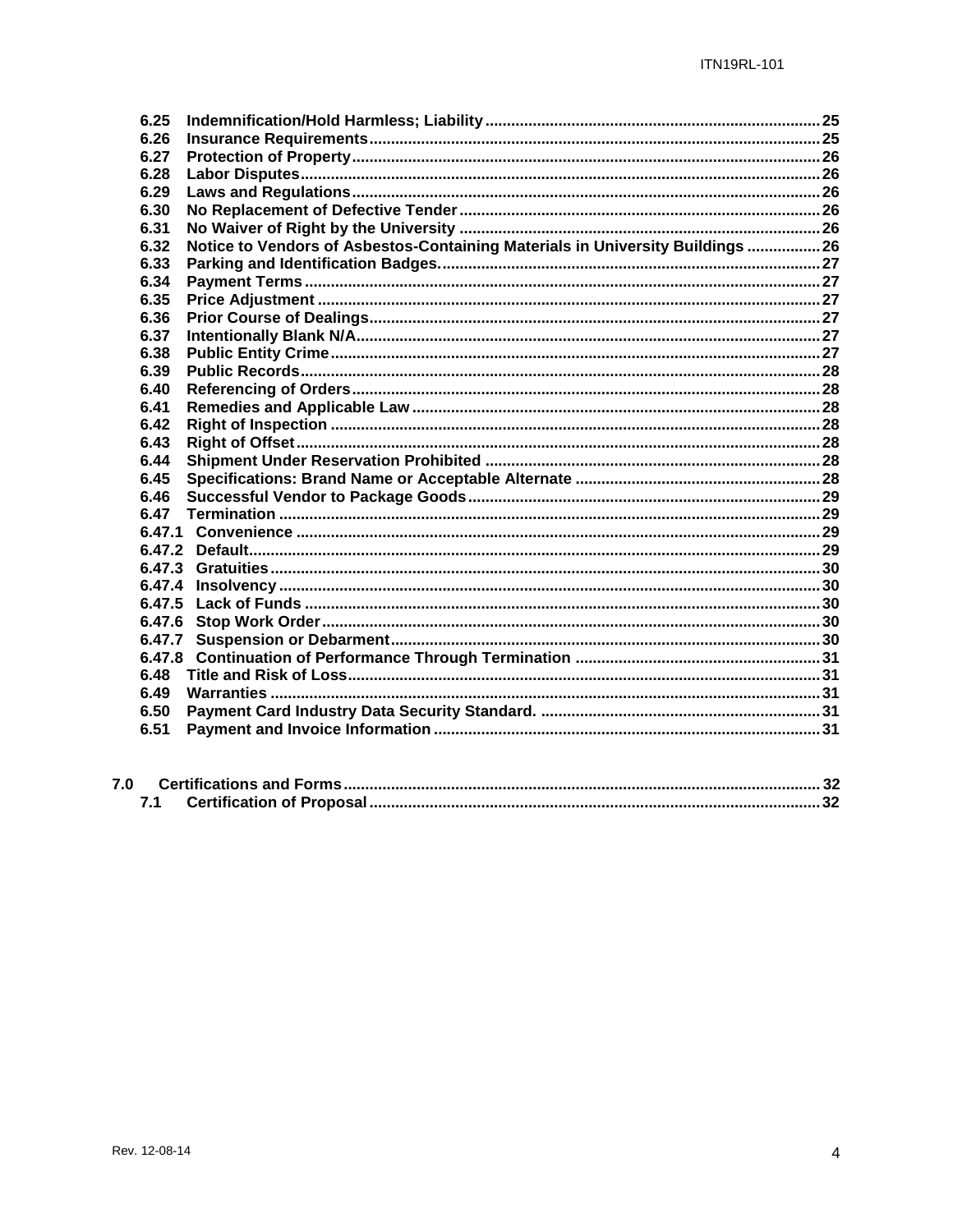#### <span id="page-4-1"></span><span id="page-4-0"></span> **1.1 Summary**

The University of Florida (UF) is seeking proposals from vendors to purchase redundant Borders Routers also known as an External Wide Area Network (EWAN) Router or IPOP along with ongoing support, potential installation and professional services, as part of the standard five year equipment refresh cycle.

UF's current EWAN routers (2) provide access and policy enforcement for UF's external connectivity to the Internet, Research and Education organizations, and commodity peering. The EWAN routers also provide routing and policy enforcement to and between multiple VRF's used to support the University of Florida's mission. UF is currently using Cisco 6509s routers with Sup2T supervisors and multiple 10G line-cards. Current IPOP Topology Diagram can be seen as Exhibit 1.

#### <span id="page-4-2"></span> **1.2 Scope of Work**

The vendor is to provide hardware which should meet or exceed the specifications listed below. The proposal should also include design elements which demonstrate a highly available and redundant system with 99.999% uptime. Design requirements of high availability should include no single points of failure.

In addition to the hardware and design element, the proposal should include a professional services statement of work if the vendor was to do the complete installation for the replacement project. The statement work should detail all the steps for replacement and any UF resources needed for the engagement with the vendor. UF will make the determination as to who will ultimately be responsible to installing the equipment.

As part of the evaluation process the proposal should also include how the vendor will provide a testing facility for the equipment and features recommended in the proposal. As part of the evaluation process, a five day period of hands on access to the recommended equipment either physically or virtually in a lab environment will be required.

# <span id="page-4-3"></span>**1.2.1 Technical Specifications**

The bracketed numbers at the end of each required feature references the Section 2.1 Evaluation Criteria (see Attachment B).

The following are required features:

- 4-6 million IPv4 prefixes in FIB, 1-2 million IPv6 prefixes in FIB [2]
- Fast RIB to FIB/TCAM programming [3]
- Fast BGP prefix learning [3]
- IPv6 support with "full width" IPv6 ACL support [1]
- Redundant Route Processor [1]
- Lossless/Line-rate performance when running with a rich set of features and little to no oversubscription on line-card and switch fabric elements. [3]
- Multi-core route-processor design with sufficient memory for future growth [2]
- Pre-emptive multitasking OS with protected memory [1]
- Two stage config to commit with pre-commit syntax and commit-time semantic checks [1]
- Flexible configuration templating and manipulation from the CLI [2]
- Configuration change tracking (userid/time-date/change made) [1]
- Configuration reversion to point in time [1]
- Fully distributed forwarding plane with distributed on-demand ACL support [1]
- At least 36 x 100G via QSFP28 or CFP2/4 interface support per chassis. [2]

Rev. 12-08-14  $\,$  5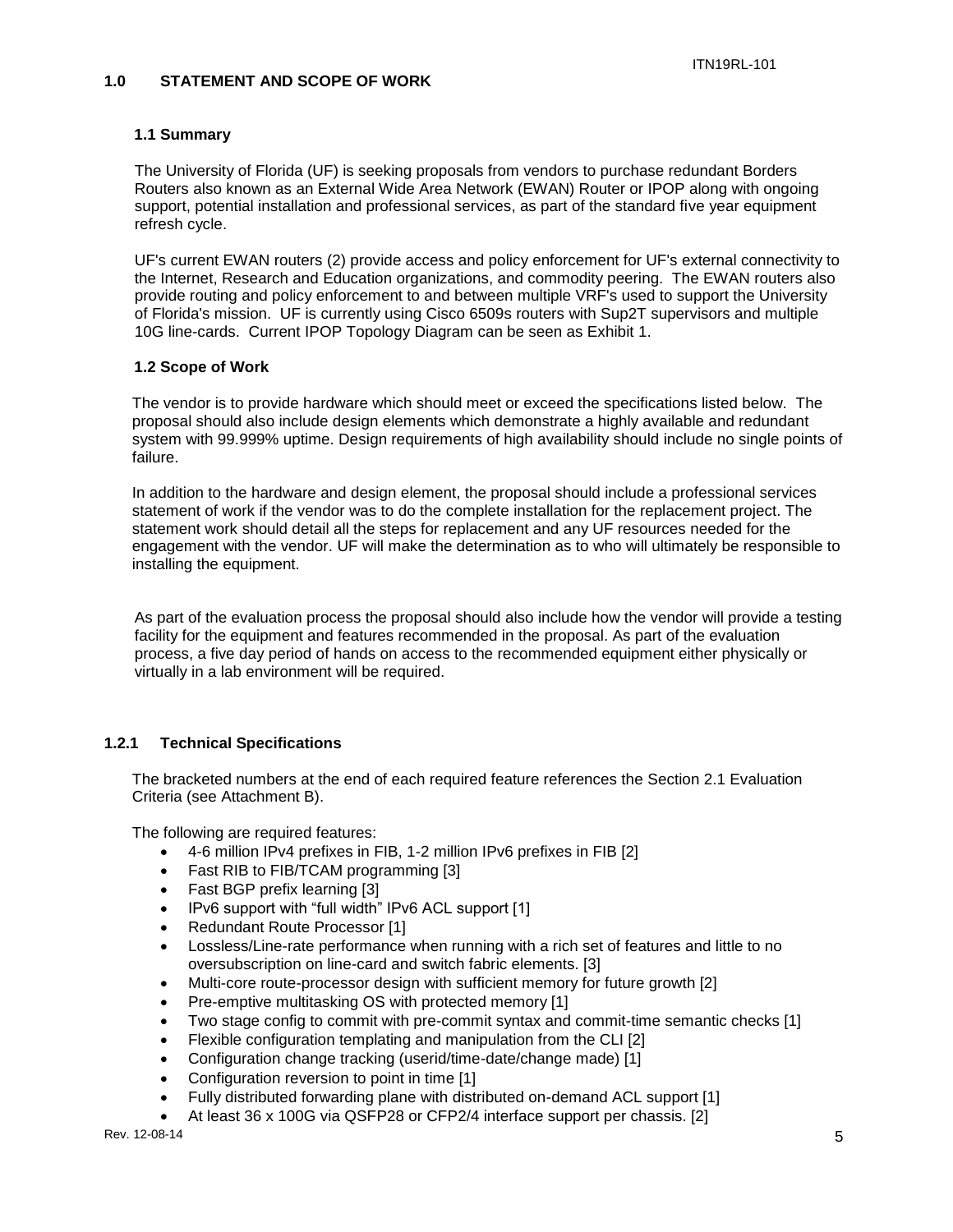- Support for native SFP+ 10G interfaces (at least 30 ports per chassis) as well as 10x10 QSFP28 breakout (SR/LR) [2]
- Future support for 400G interfaces [1]
- BGP Flowspec in hardware [1]
- Rich set of APIs. Must include at least two of the following [2]
- o XML
- o REST
- o RESTconf
- o Netconf
- Support for policy routing at scale (at least 64K entries) [2]
- Support for static routing at scale (at least 128k entries) [2]
- Support for traffic ACLs at scale (at least 128K entries) [2]
- Hitless ACL TCAM programming [3]
- Hardware based Control Plane Policing/Protection [1]
- Port mirroring without performance impact to traffic [3]
- Full Netflow v9/IPFIX support with sampling [1]
- MPLS with VRF support [1]
- VPLS with RFC 4761 support [1]
- Route leaking across all VRFs and the default table [1]
- IPv4 and v6 Multicast (ASM/SSM), MSDP, Multicast BGP NLRI [1]
- Service Provider oriented feature set [2]
- BGP PIC (protocol independent convergence) or other fast BGP failover [3]
- NSF/NSR support for RP redundancy [1]
- Support for disabling any vendor locking of optics [1]

These features are not required but are highly desired.

- Robust In-Service-Software-Upgrade with minimal traffic impact [3]
- Decoupled RP and Fabric [1]
- Virtual router capability [1]
- Container/VM/Plug in module support [1]
- Virtual instances of router for lab testing in ESXi and/or KVM environments [1]

UFIT will evaluate all vendor responses which may include either onsite or video Conferencing discussions. Following initial evaluation, selected vendors will be required to provide a full feature test environment either with hardware on-site or a virtual lab using UFIT's Testcenter load generator and other testing tools. The testing environment will be required for at least 5 working days, exact times and duration will be discussed

# <span id="page-5-0"></span>**1.3 Term of Agreement**

This agreement is for the initial purchase of the EWAN and any ongoing maintenance, support or professional services. The term of this Agreement for the ongoing services will be for an initial period of 1 year from the date of award, with an option to renew Support Services based on satisfactory performance and the written approval of both parties for up to four (4) additional one (1) year periods.

# <span id="page-5-1"></span>**1.4 Coverage and Participation**

The intended coverage of this ITN and any Agreement resulting from this solicitation shall be for the use of all Departments at the University of Florida. With the consent and agreement of the Successful Vendor, the other state universities, community colleges, district school boards, other educational institutions, and other governmental agencies, may assess and access an Agreement resulting from this solicitation issued and administered by the University of Florida.

The University reserves the right to add and/or delete elements, or to change any element of the coverage and participation at any time without prior notification and without any liability of any kind or amount.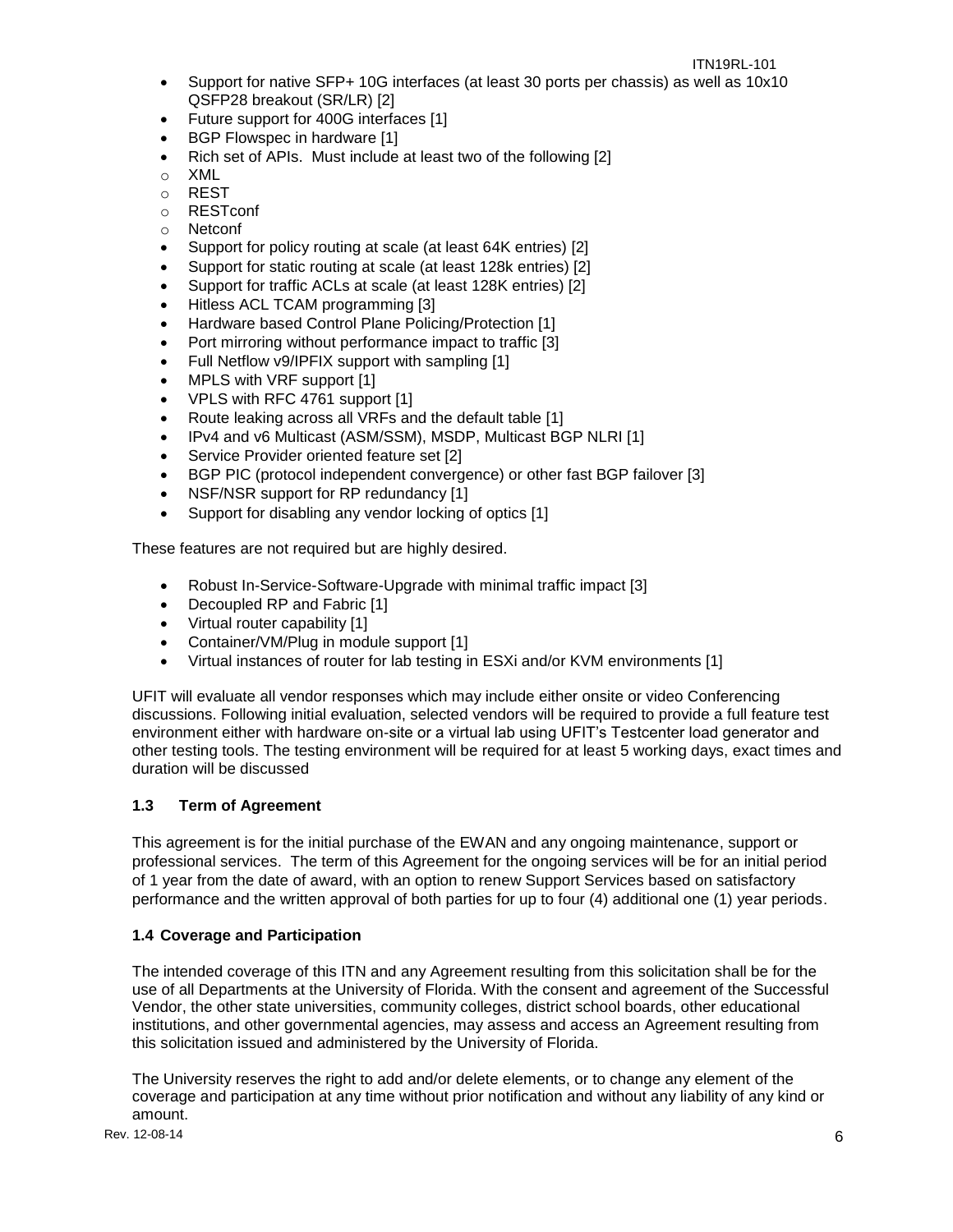#### <span id="page-6-0"></span>**1.5 University Demographics**

The University of Florida is a major public land-grant research university. The state's oldest, largest, and most comprehensive university, the University of Florida is among the nation's most academically diverse public universities. The University has a long history of established programs in international education, research, and service. It is one of only 17 public land-grant universities nationwide and the only university in Florida belonging to the Association of American Universities. With more than 50,000 students, the University of Florida is now one of the five largest universities in the nation.

The University of Florida has a 2,000-acre campus and more than 900 buildings (including 170 with classrooms and laboratories). The northeast corner of campus is listed as a historic district on the National Register of Historic Places.

The University's extensive capital improvement program has resulted in facilities ideal for 21st century research including the McKnight Brain Institute, the Health Professions, Nursing and Pharmacy Building, the Cancer and Genetics Research Complex, and the Proton Therapy Institute in Jacksonville. Overall, the university's current facilities have a book value of more than \$1 billion and a replacement value of \$2 billion.

For any additional information about the University of Florida, please visit the University's web page at: [www.ufl.edu.](http://www.ufl.edu/)

## <span id="page-6-1"></span>**2.0 EVALUATION PROCESS AND METHOD OF AWARD**

#### <span id="page-6-2"></span>**2.1 Method of Award**

The evaluation of each response to this ITN will be based on its overall competence, compliance, format, and organization. The Award shall be made to the responsive and responsible vendor whose proposal is determined to be the most advantageous to the University of Florida, taking into consideration the following evaluation criteria listed below. Pricing may be a criterion. However, the University is under no obligation whatsoever to select as most responsive the proposal that demonstrates the lowest pricing.

The contract will consist of the University's ITN, the proposal with any and all revisions, award letter, purchase order, and the signed agreement between the parties, as stated in that agreement.

Vendors whose proposals are not accepted will be notified after a final selection has been made by public posting of the selected proposer(s). This public posting functions as the rejection of all other proposals. This posting will be made to [https://procurement.ufl.edu/vendors/schedule-of-bids/.](https://procurement.ufl.edu/vendors/schedule-of-bids/)

#### **Evaluation Criteria**

Vendor proposals will be evaluated based upon how well each Vendor's plans meet the University's needs. Specific consideration will be given to the following responses in no particular order or weighting:

1. Support of the above Technical Specifications (section 1.2.1): All specifications are marked with a 1, 2 or 3. All specifications marked with a [1] will be judged on a true/false basis for feature support. Specifications marked with a [2] will be judged based on the degree that the given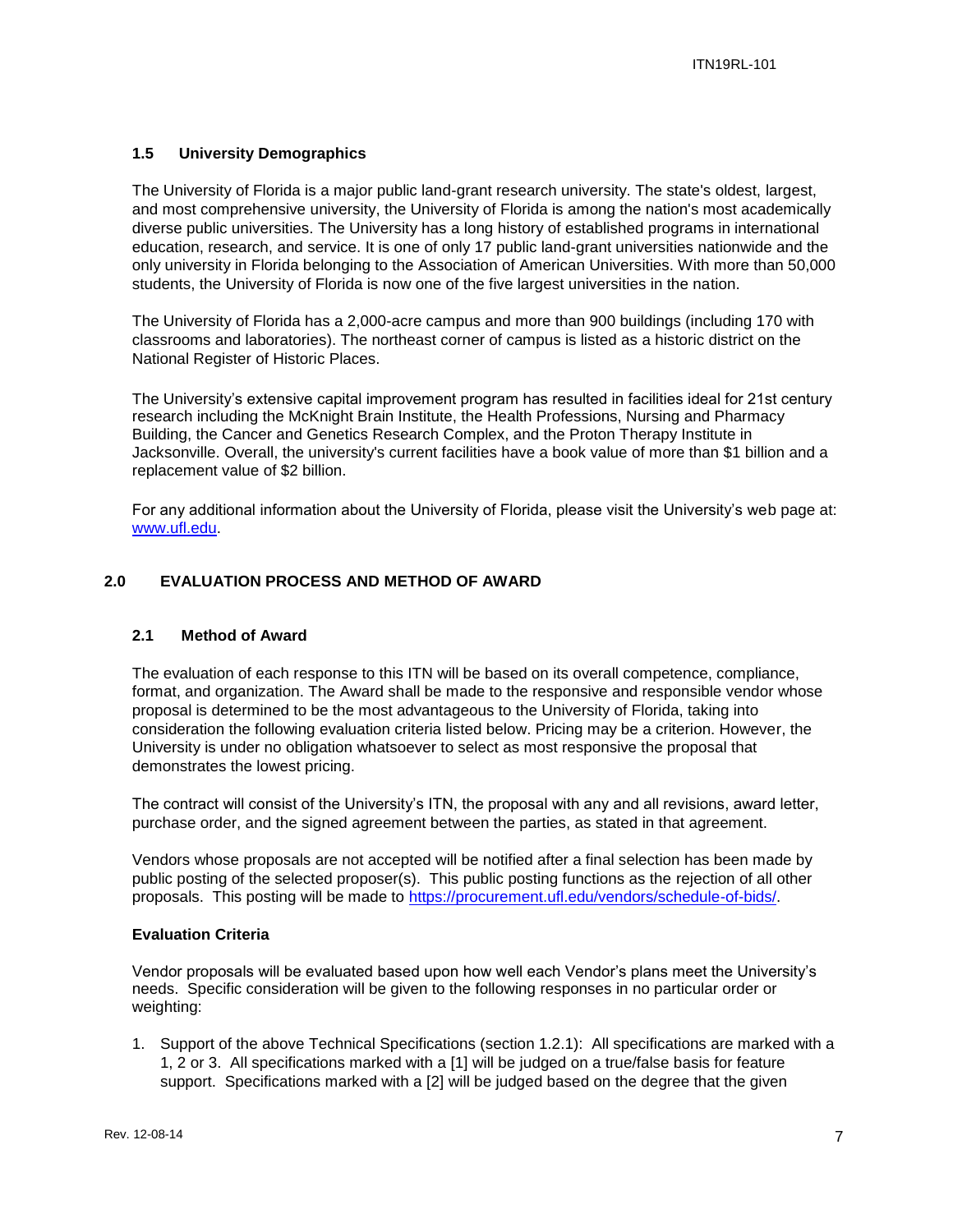specification exceeds the minimum. Specifications marked with a [3] will be measured and graded based on how well it performs (i.e. faster is better, larger is better, etc).

- 2. Vendor Support: The vendor's ability to provide both hardware and software support will be critical to the success of this process. Vendor will be measured on:
	- a. Coverage and depth of technical assistance center. Please articulate the location, size and experience of the support organization which supports this line of products**.** Please confirm 24x7 support is available including problem re-creation.
	- b. Ability to provide professional services of implementation of recommended equipment.
	- c. Ability to provide a cost-effective spare/replacement program. All components should be replaced within 4 hours of failure through either a parts depot or on-site spares or both.
	- d. Software revision/release schedule. How often are major and minor releases provided? Does the Technical Support unit have the ability to issue engineering releases for critical items? Does the vendor support patches on the platforms rather than full release upgrades for critical issues?
- 3. Success in similar Higher Education environments & references: Please provide references where this type of equipment has been used successfully at other major Public or Private Universities. US News Top Public or Private Universities is a representation of peer institutions to the University of Florida.
- 4. Pricing and overall value: A combination of lowest cost and highest value will be evaluated. Evaluation will be judged based on the future capabilities and predicted lifespan of the equipment.
- 5. Highly Redundant Design: As a system, the components must operate in a highly redundant mode during normal day to day operation and minimize downtime during maintenance periods. Ability to submit to a full feature test recommended equipment.
- 6. Compliance with UF Terms and Conditions

# <span id="page-7-0"></span>**2.2 Selection, Negotiation, Additional Information**

Although the University reserves the right to negotiate with any vendor or vendors to arrive at its final decision and/or to request additional information or clarification on any matter included in the proposal, it also reserves the right to select the most responsive vendor or vendors without further discussion, negotiation, or prior notice. The University may presume that any proposal is a best-and-final offer.

The University also reserves the right to award to the next highest evaluated, responsive and responsible bidder for any and all groups, subgroups, or items in the event of vendor default, nonperformance, non-compliance or similar issues affecting the University's ability to obtain services at any time throughout the contract period.

#### <span id="page-7-1"></span>**2.3 Pre-Award Presentations**

The University reserves the right to require presentation from any and all vendors, in which they may be asked to provide or they may provide information in addition to that provided in their proposals.

# <span id="page-7-2"></span>**2.4 Pre-Award Negotiations**

The University reserves the right to negotiate prior to award with vendors for purpose of addressing the matters set forth in the following list, which may not be exhaustive.

- Resolving minor difference and typographical errors
- Terms and conditions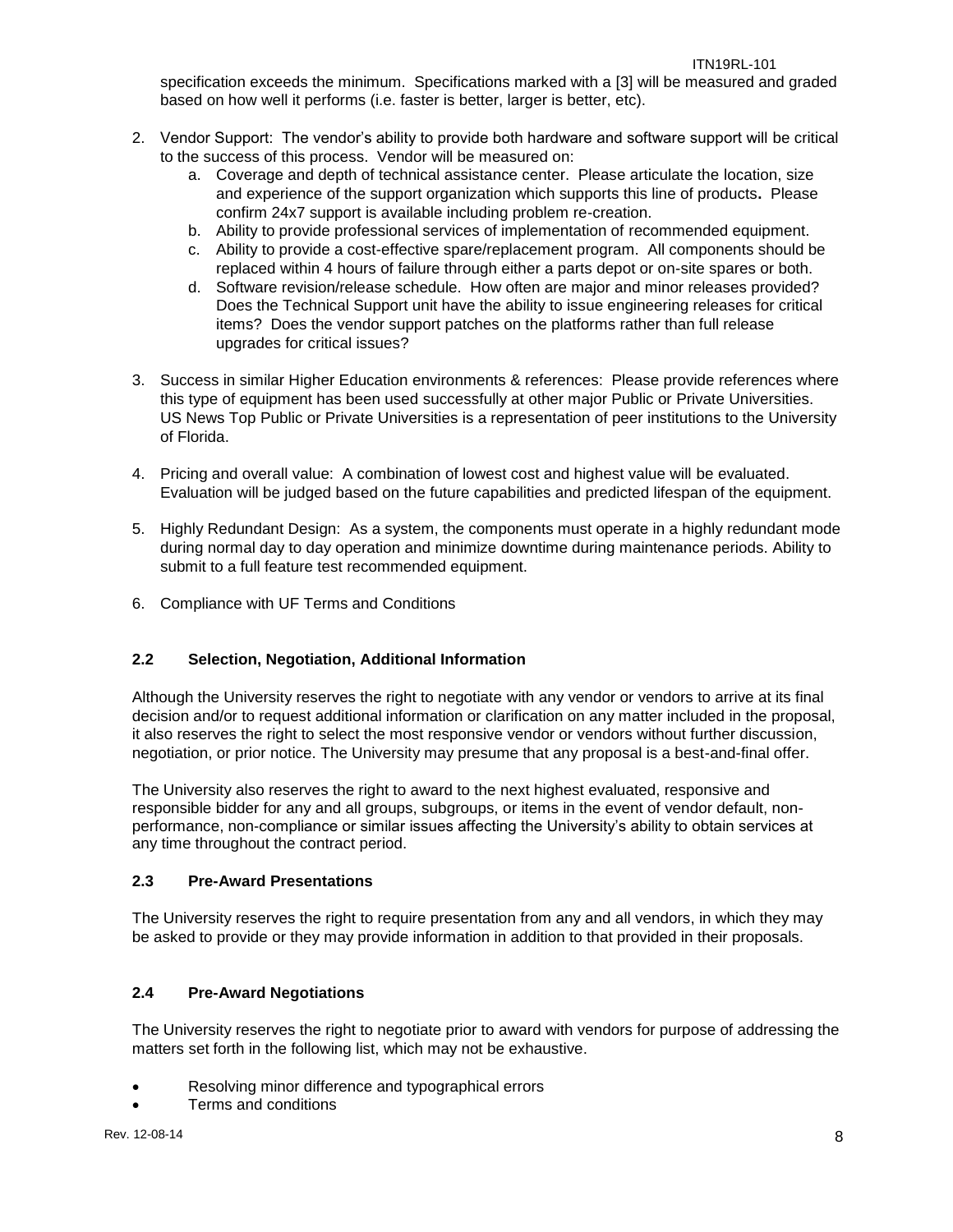- Clarifying necessary details and responsibilities
- Emphasizing important issues and points
- Receiving assurances from vendors
- Obtaining the lowest and best pricing and/or revenue agreement

# <span id="page-8-0"></span>**2.5 Vendor Protest Procedure; Notice of Proposal Protest Bonding Requirement**

Any vendor protest to a University decision or intended decision with regard to this ITN is subject to Florida Board of Governors' (BOG) Regulations 18.002 and 18.003. Any vendor who files an action protesting a decision or intended decision shall post at the time of the filing the formal written protest, a bond, payable to the University of Florida, in an amount equal to the lessor of 10% of the estimated value of the protestor's proposal or 10% of the University's estimated expenditure during the contract term:, or \$10,000. The bond shall be conditioned upon the payment of all costs which may be adjudged against the vendor. In lieu of a bond, the University will accept a cashier's check or money order in the amount of the bond.

# <span id="page-8-1"></span>**2.6 Contractual Intent/Right to Terminate and Recommence ITN Process**

The University intends to contract with one vendor whose proposal is considered to be in the best interests of the University. However, the University may terminate this ITN process at any time up to notice of award, without prior notice, and without liability of any kind or amount. Further, the University reserves the right to commence one or more subsequent ITN processes seeking the same or similar products or services covered hereunder. In the event of cancellation or termination, the University reserves the right to award the contract to another Offeror, cancel in its entirety, or to request new proposals, whichever is in the best interest of University of Florida.

# <span id="page-8-2"></span>**2.7 Effective Period of Proposals**

Under this ITN, the University shall hold that vendors' responses to this ITN shall remain in effect for a period of ninety (90) days following the closing date, in order to allow time for evaluation, approval, and award of the contract. Any vendor who does not agree to this condition shall specifically communicate in its proposal such disagreement to the University, along with any proposed alternatives. This University may accept or reject such proposed alternatives without further notification or explanation.

# <span id="page-8-3"></span>**2.8 Proposal Acceptance/Rejection**

The University reserves the right to reject any or all proposals. Such rejection may be without prior notice and shall be without any liability of any kind or amount to the University. The University shall not accept any proposal that the University deems not to be in its best interests. The University shall reject proposals submitted after the closing date and time.

# <span id="page-8-4"></span>**2.9 Errors and Omissions in Vendors Proposals**

The University may accept or reject any vendor's proposal, in part or in its entirety, if such proposal contains errors, omissions, or other problematic information. The University may decide upon the materiality of such errors, omissions, or other problematic information.

# <span id="page-8-5"></span>**2.10 Determination of and Information Concerning Vendor's Qualifications**

The University reserves the right to determine whether a vendor has the ability, capacity, and resources necessary to perform in full any contract resulting from this ITN. The University may request from vendors information it deems necessary to evaluate such vendors' qualifications and capacities to deliver the products and/or services sought hereunder. The University may reject any vendor's proposal for which such information has been requested but which the vendor has not provided. Such information may include but is not limited to: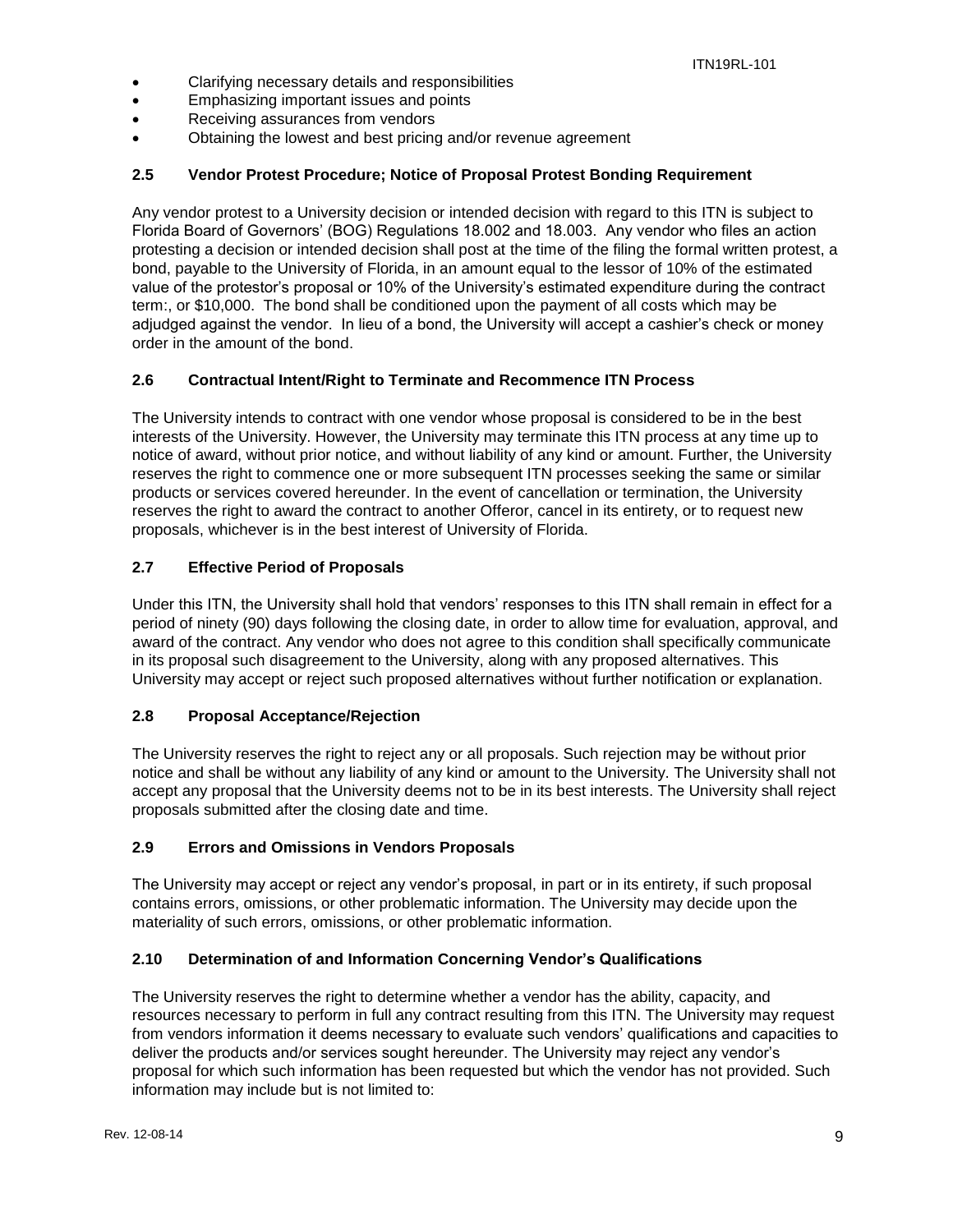- Financial resources
- Personnel resources
- Physical resources
- Internal financial, operating, quality assurance, and other similar controls and policies
- Resumes of key executives, officers, and other personnel pertinent to the requirements of the ITN
- Customer references
- Disclosures of complaints or pending actions, legal or otherwise, against the vendor
- The University reserves the right to check references with current customers as provided by the vendor and with any customers the University identifies

## <span id="page-9-0"></span>**2.11 Apparently Conflicting Information Obtained by Vendor**

The University is under no obligation whatsoever to honor or observe any information that may apparently conflict with any provision herein, regardless of whether such information is obtained from any office, agent, or employee of the University. Such information shall not affect the vendor's risks or obligations under a contract resulting from this ITN.

#### <span id="page-9-1"></span>**2.12 Rejection of Vendor Counter-offers, Stipulations and Other Exceptions**

Any vendor exception, stipulation, counter-offer, requirement, and/or other alternative term or condition shall be considered rejected unless specifically accepted in writing by the University and thereafter incorporated into any contract resulting from this ITN.

#### <span id="page-9-2"></span>**2.13 Vendor's Need to Use Proprietary Rights of the University**

All information proprietary to the University and disclosed by the University to any vendor shall be held in confidence by the vendor and shall be used only for purposes of the vendor's performance under any contract resulting from this ITN.

#### <span id="page-9-3"></span>**2.14 Public Record**

On the earlier of (i) the time the University provides notice of a decision or intended decision, or (ii) 30 days after the final competitive sealed proposals are all opened, whichever occurs earlier, vendor proposals may be disclosed as public record.

#### <span id="page-9-4"></span>**3.0 SCHEDULE OF EVENTS**

The following is the tentative schedule that will apply to this ITN, but may change in accordance with the University's needs.

| 06/08/2018 |              | Issuance of ITN                   |
|------------|--------------|-----------------------------------|
| 06/20/2018 | $5:00$ PM ET | Technical Questions/Inquiries Due |
| 06/27/2018 |              | Reponses to Inquires sent out     |
| 07/12/2018 | $3:00$ PM ET | ITN Closes/Opening of Proposals   |

#### <span id="page-9-5"></span>**3.1 Pre-Proposal Conference N/A**

<span id="page-9-6"></span>**3.2 Pre-Proposal Site Visit N/A**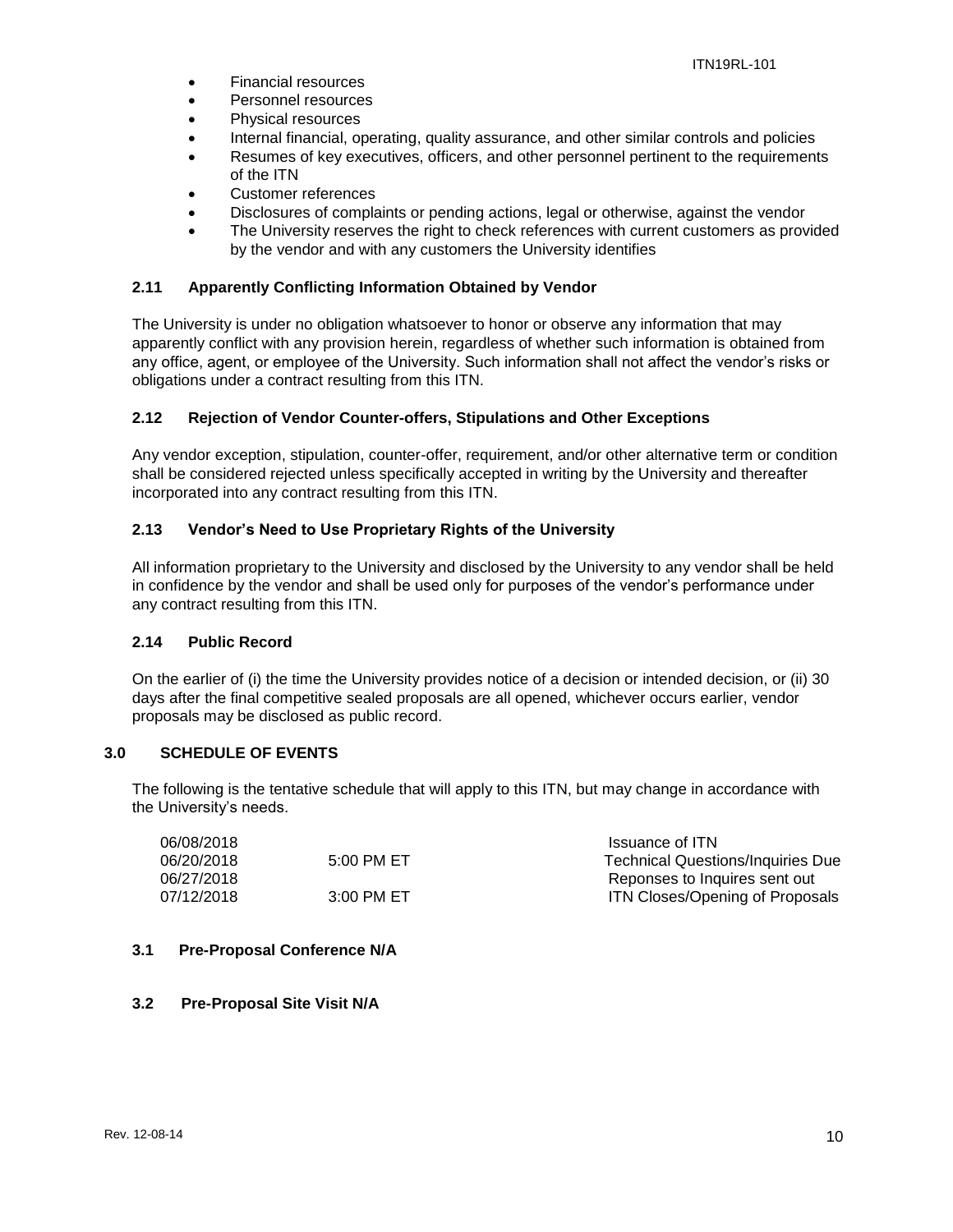#### <span id="page-10-0"></span>**3.3 Special Accommodations**

If special accommodations are needed in order to attend a pre-proposal meeting or a proposal opening, contact Jeffrey Hendel or email at hendeli@ufl.edu three (3) business days prior to preproposal meeting or proposal opening.

## <span id="page-10-1"></span>**4.0 PROPOSAL RESPONSE AND PREPARATION INSTRUCTIONS**

Proposals must be delivered sealed to: University of Florida Procurement Services 971 Elmore Drive Gainesville, FL 32611-5250 on or prior to 07/12/2018 3:00 PM. ITN# 19RL-101

#### **The above address is a valid campus address for any courier service.**

It is the vendor's responsibility to assure that the proposal is delivered at the proper time and place of the proposal opening. Proposals which for any reason are not so delivered will not be considered. The University shall not accept proposals received by facsimile or email. The University shall, at the specified closing date and time, open all proposals that are otherwise in order. The University will allow interested parties to attend such opening for purposes of identifying which vendors have responded. The University will make no immediate decision at such time, and there will be no disclosure of any information contained in any proposal until the earlier of (i) the time University provides notice of a decision or intended decision, or (ii) 30 days after the final competitive sealed proposals are all opened, whichever occurs earlier, at which time the vendor proposals become public record. When multiple solicitations have been scheduled to open at the same date and time, the University will open solicitations that have interested individuals present in sequential order by solicitation number. The University will hold unopened any proposals received after the closing date and time, and will not consider such proposals. The University reserves the right to retain or dispose of such proposals at its discretion; however, the University may return such proposals to their related vendors, but only at such vendor's request and at no cost or expense whatsoever to the University.

If only one proposal is received, Procurement may delay the opening in order to determine why other vendors did not respond and to encourage other vendors to respond.

#### <span id="page-10-2"></span>**4.1 Proposal Format Organization**

Original proposal and all copies must be on 8-½ x11 text weight paper, double-sided, using binding tabs that will facilitate the distribution and evaluation of the proposals. Proposals should be printed when possible on paper containing a high level of post-consumer recycle content. Proposals should conform to the tabbed format below as well as the requirements of sections 4.1.2, 4.1.3 and 4.1.4.

#### <span id="page-10-3"></span>**4.1.1 Response Format**

- Submit one (1) copy of the initial response on PC compatible media (CD/DVD or USB flash drive), preferably in Word® and/or Excel®. The original response must contain the original manual signature of the authorized person signing the proposal, and the electronic copy of the proposal.
- The outer carton of the response must display clearly and conspicuously the following identifying information, The ITN number, name and due date and is sealed; submit one (1) original and four (4) copies of the vendor's proposal in hard copy form.
- The offer's response must include the information and required submittals described, tabbed and numbered as shown below, with all information appearing in the Tab in which it was requested.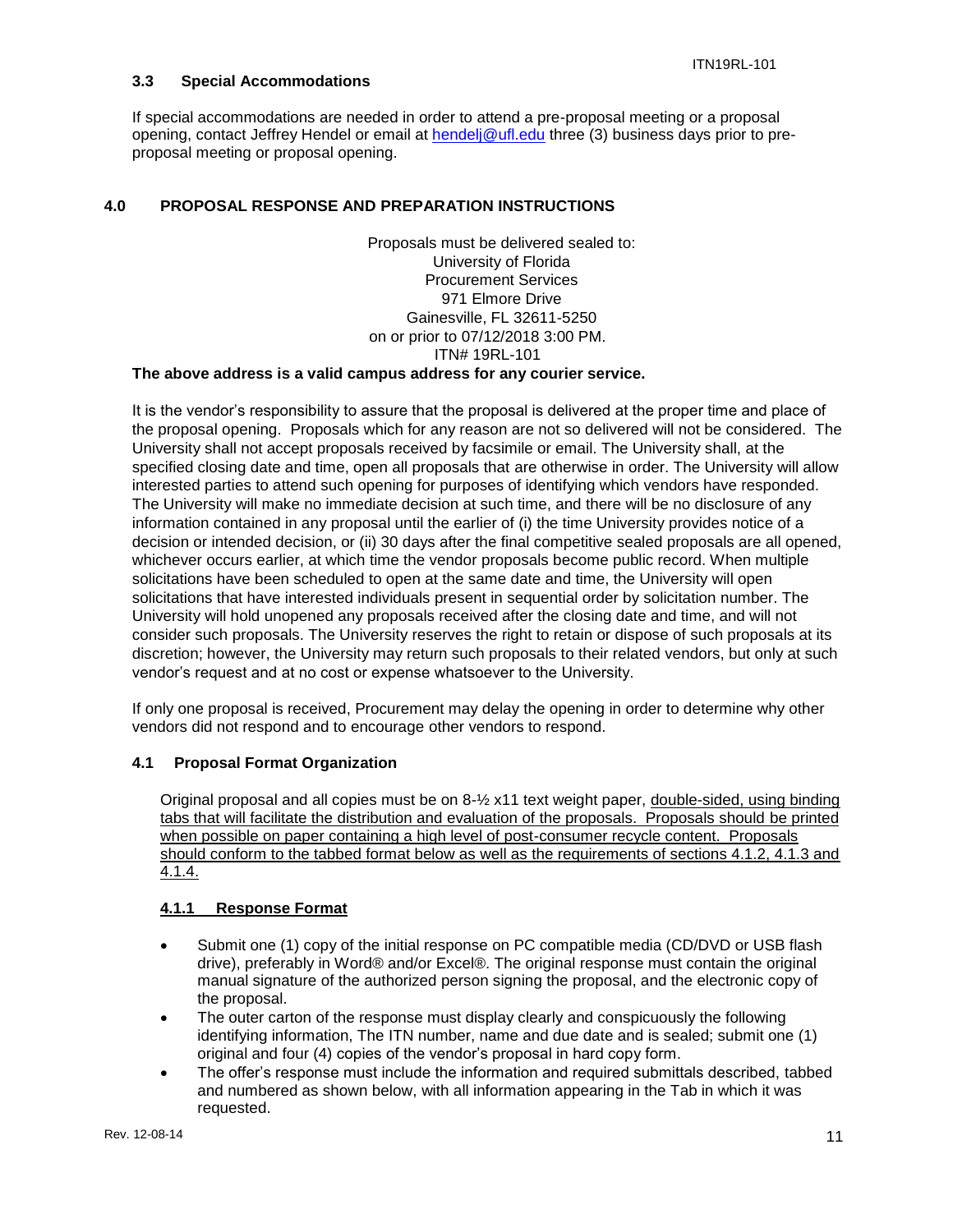- Questions and requests for information may not be rearranged, regrouped, or divided in any way.
- All information and required submittals requested MUST BE in hardcopy and included in your written response.

Failure to adhere to this condition may cause your response to be rejected without further evaluation.

- Information submitted that is not requested by the University may be considered to be supplemental, not subject to evaluation by the committee members.
- If there is any information or required submittals which due to size or binding cannot be incorporated following the proper tab, the vendor must provide information following the numbered tab, telling the evaluator where the information can be found in the response.
- Tabular / Paginated Format:
	- o **Tab 1**: Completed and signed Certification of Proposal form, and/or signed and completed acknowledgement forms for any addenda issued and the attestation of place of business (Florida Preference documentation). Include one to two page executive summary of the vendor's proposal, including brief descriptions of the company's expertise procuring a contract the size and scope described in the ITN, and how the vendor plans to address the University's requirements.
	- o **Tab 2**: A listing of references the company projects/customers similar in size and scope to the services described in the ITN, both current and past customers. This list must include the name, address, telephone, and email address of the client contract administrator. If applicable, please list specific examples of services rendered, particularly within peer institutions of higher education, other government funded or not-for-profit organizations. Include highlights of each project to include return on investment and implementation plan.
	- o **Tab 3:** Thorough explanation of solution to each required feature listed in section 1.2.1 Technical Specifications and below. Please complete Attachment B when submitting your responses.
		- *4-6 million IPv4 prefixes in FIB, 1-2 million IPv6 prefixes in FIB [2]*
		- *Fast RIB to FIB/TCAM programming [3]*
		- *Fast BGP prefix learning [3]*
		- *IPv6 support with "full width" IPv6 ACL support [1]*
		- *Redundant Route Processor [1]*
		- *Lossless/Line-rate performance when running with a rich set of features and little to no oversubscription on line-card and switch fabric elements. [3]*
		- *Multi-core route-processor design with sufficient memory for future growth [2]*
		- *Pre-emptive multitasking OS with protected memory [1]*
		- *Two stage config to commit with pre-commit syntax and commit-time semantic checks [1]*
		- *Flexible configuration templating and manipulation from the CLI [2]*
		- *Configuration change tracking (userid/time-date/change made) [1]*
		- *Configuration reversion to point in time [1]*
		- *Fully distributed forwarding plane with distributed on-demand ACL support [1]*
		- *At least 36 x 100G via QSFP28 or CFP2/4 interface support per chassis. [2]*
		- *Support for native SFP+ 10G interfaces (at least 30 ports per chassis) as well as 10x10 QSFP28 breakout (SR/LR) [2]*
		- *Future support for 400G interfaces [1]*
		- *BGP Flowspec in hardware [1]*
		- *Rich set of APIs. Must include at least two of the following [2]*
			- *XML*
			- *REST*
			- *RESTconf*
			- *Netconf*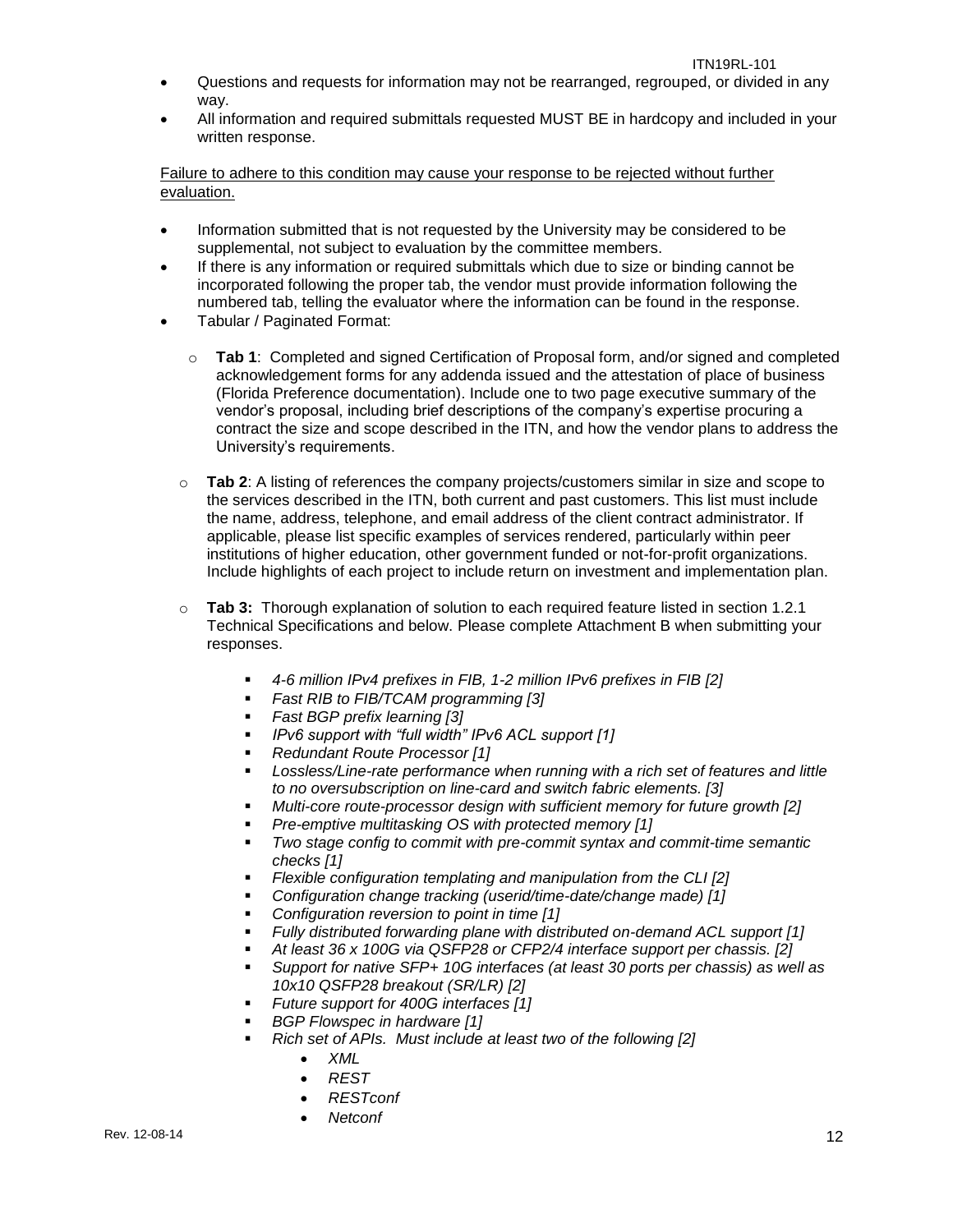- *Support for policy routing at scale (at least 64K entries) [2]*
- *Support for static routing at scale (at least 128k entries) [2]*
- *Support for traffic ACLs at scale (at least 128K entries) [2]*
- *Hitless ACL TCAM programming [3]*
- *Hardware based Control Plane Policing/Protection [1]*
- *Port mirroring without performance impact to traffic [3]*
- *Full Netflow v9/IPFIX support with sampling [1]*
- *MPLS with VRF support [1]*
- *VPLS with RFC 4761 support [1]*
- *Route leaking across all VRFs and the default table [1]*
- *IPv4 and v6 Multicast (ASM/SSM), MSDP, Multicast BGP NLRI [1]*
- *Service Provider oriented feature set [2]*
- *BGP PIC (protocol independent convergence) or other fast BGP failover [3]*
- *NSF/NSR support for RP redundancy [1]*
- *Support for disabling any vendor locking of optics [1]*
- *Robust In-Service-Software-Upgrade with minimal traffic impact [3]*
- *Decoupled RP and Fabric [1]*
- *Virtual router capability [1]*
- *Container/VM/Plug in module support [1]*
- *Virtual instances of router for lab testing in ESXi and/or KVM environments [1]*
- o **Tab 4**: Describe the location, size and experience of company's 24x7 technical support organization along with a description of your spare/replacement program including time frames. Include a Scope of Work to provide professional services for implementation of recommended equipment.
- o **Tab 5**: Provide a description of your company's schedule regarding software revisions and how your technical support organization ability to issue releases for critical issues.
- o **Tab 6**: Please provide documentation as to how your components are designed to be highly redundant in order to minimize downtime during maintenance periods. Include information regarding testing ability of recommended equipment and features.
- o **Tab 7**: Pricing for project including but not limited to: hardware, software, third party software mark-up %, implementation fees, and on-going support for initial purchase and four additional years. Hourly rates for ongoing Professional Services for post-implementation for the full five year period. Hourly rates need to include all travel costs. Indicate all discounts that will be offered for such items as trade-in, bundling etc. Complete Attachment A for this Tab and provide any narrative if necessary.

**Tab 8:** Terms & Conditions and additional flexibility. Specifically detail any concerns and provide suggested alternative language to the Terms and Conditions included in the ITN. Please describe any financial considerations and flexibility of the vendor

o **Tab 9:** Please provide any additional information considered essential to the proposal and not specifically requested in other sections such as equipment warranty and sustainability information and end of life equipment trade-in considerations. If there is no additional information to present, please state in this section: "There is no additional information we wish to present."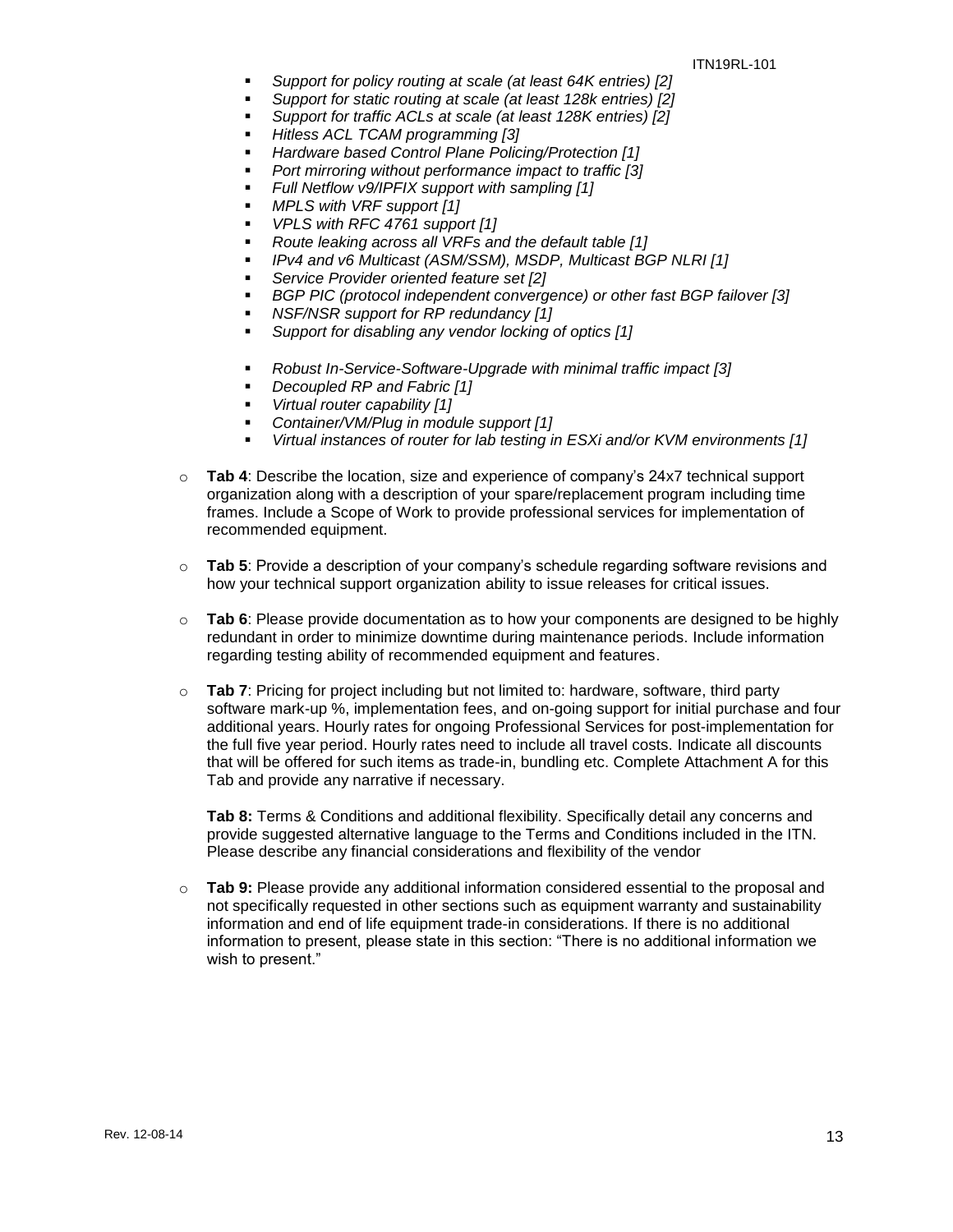# <span id="page-13-0"></span>**4.1.2 Number of Proposal Copies to be Furnished**

Vendors are to submit one (1) original, of the initial response on PC compatible media (CD/DVD or USB flash drive), preferably in Word® and or / Excel® marked "Original", and four (4) copies, each marked "Copy".

# <span id="page-13-1"></span>**4.1.3 Bindings and Marking**

Vendors shall ensure that the original and each copy are individually bound. When submitting more than one (1) proposal, vendors shall ensure that units are clearly marked; for example, as "Original of Proposal One", "Copy One of Proposal One", "Original of Proposal Two", "Copy One of Proposal Two", and so on.

# <span id="page-13-2"></span>**4.1.4 Marking of Envelopes**

Vendors shall ensure that the outer carton of the response must display clearly and conspicuously the following identifying information: ITN #: 19RL-101 Opening date and time: 07/12/2018 3:00PM

# <span id="page-13-3"></span>**4.1.5 Proposal Costs**

The University is not liable in any manner or to any extent for any cost or expense incurred by any vendor in the preparation, submission, presentation, or any other action connected with proposing or otherwise responding to this ITN. Such exemption from liability applies whether such costs are incurred directly by the vendor or indirectly through the vendor's agents, employees, assigns or others, whether related or not to the vendor.

# <span id="page-13-4"></span>**4.1.6 Faxes or Emails Not Accepted**

The University shall not accept proposals received by fax or email.

# <span id="page-13-6"></span><span id="page-13-5"></span>**4.2 Requirements of Proposer for Response**

# **4.2.1 Original ITN Document**

Procurement Services shall retain the ITN, and all related terms and conditions, exhibits and other attachments, in original form in an archival copy. Any modification of these, in the vendor's submission, is grounds for immediate disqualification.

# <span id="page-13-7"></span>**4.2.2 Vendor's Understanding of the ITN**

In responding to this ITN, the vendor accepts the responsibility fully to understand the ITN in its entirety, and in detail, including making any inquiries to the University as necessary to gain such understanding. The University reserves the right to disqualify any vendor who demonstrates less than such understanding. Further, the University reserves the right to determine, at its sole discretion, whether the vendor has demonstrated such understanding. Related to this, the University's right extends to cancellation of award if award has been made. Such disqualification and/or cancellation shall be at no fault, cost or liability whatsoever to the University.

# <span id="page-13-8"></span>**4.2.3 University Provides Information in Good Faith without Liability**

All information provided by the University in this ITN is offered in good faith. Individual items are subject to change at any time. The University makes no certification that any item is without error.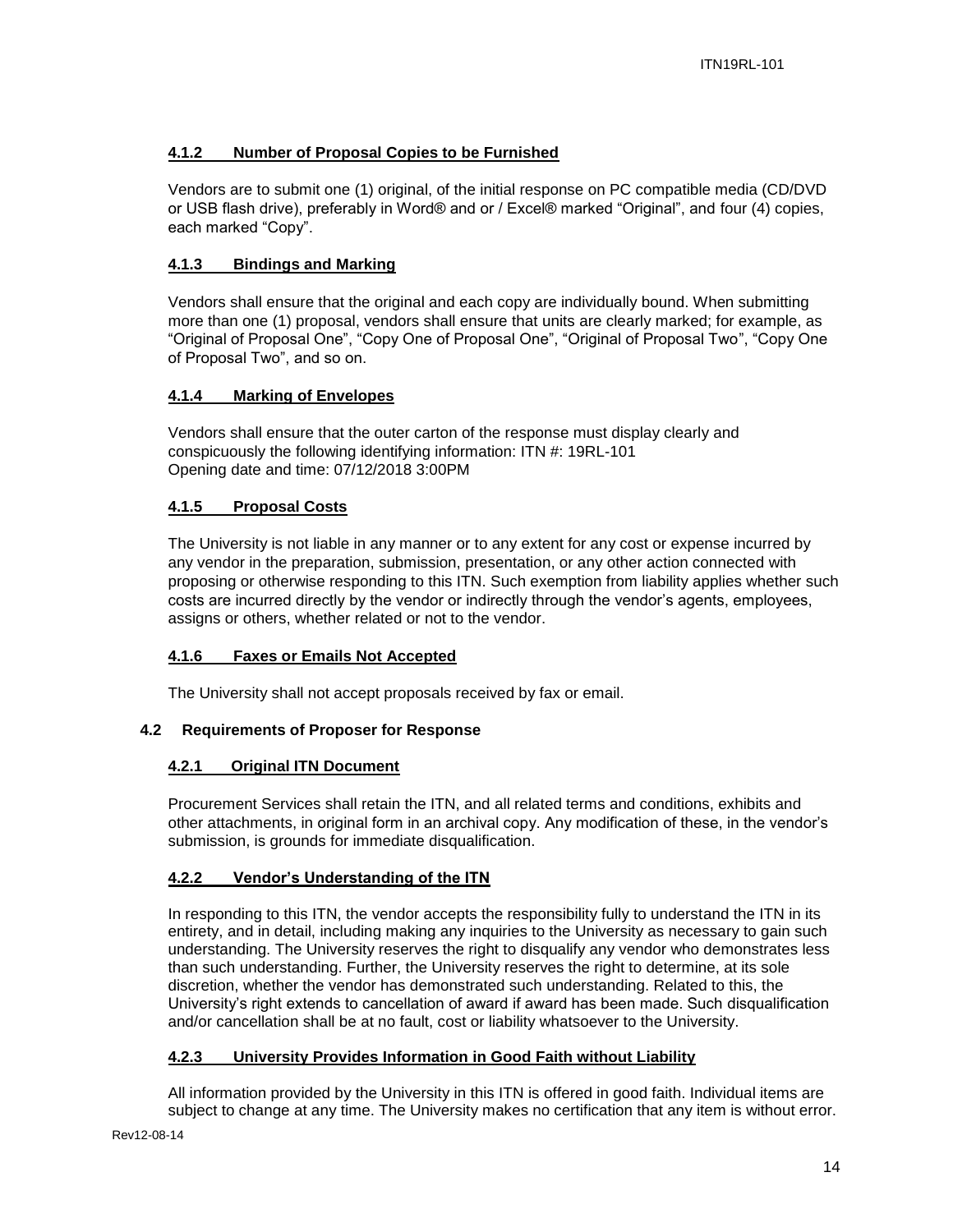The University is not responsible or liable for any use of the information, or for any claims attempted to be asserted there from.

#### <span id="page-14-0"></span>**4.2.4 Verbal versus Written Communication**

Verbal communication shall not be effective unless formally confirmed in writing by the specified University Procurement staff in charge of managing this ITN's process. In no case shall verbal communication override written communication.

#### <span id="page-14-1"></span>**4.2.5 Questions, Communications and Inquires between the University and Vendors**

Vendor inquiries, questions and requests for clarification related to this ITN are to be directed, in writing, to:

> University of Florida Procurement Services 971 Elmore Drive Gainesville, FL 32611-5250

Attn: Rob Luetjen Telephone No: 352/294-1162 Facsimile No: 352/392-8837 E-mail Address: rluetjen@ufl.edu

Applicable terms and conditions herein shall govern communications and inquiries between the University and vendors, as they relate to this ITN.

**Informal communications** shall include, but are not limited to, requests from/to vendors or vendors' representatives of any kind or capacity, to/from any University employee or representative of any kind or capacity, with the exception of Procurement Services, for information, comments, speculation, etc. Inquiries for clarifications and information that will not require addenda may be submitted verbally to the Procurement Staff named, above, at any time.

**Formal communications** shall include but are not limited to the following.

 Questions concerning this ITN must be submitted in writing, and be received prior to 06/20/2018 5:00 PM/ET.

 Errors and omissions in this ITN and enhancements. Vendors shall bring to the University's attention any discrepancies, errors, or omissions that may exist within this ITN. Vendors shall recommend to the University any enhancements in respect to this ITN, which might be in the University's best interests. These must be submitted in writing and be received prior to 06/20/2018 5:00 PM/ET.

 Inquiries about technical interpretations must be submitted in writing, and be received prior to 06/20/2018 5:00 PM ET.

• Inquiries for clarifications/information that will not require addenda may be submitted verbally to the Procurement Staff named above at any time during this process.

- Verbal and/or written presentations and pre-award proposals under this ITN.
- Addenda to this ITN.

Informal communications shall cease on the date of distribution of this ITN and formal communications shall commence. On the date that the University completes the award process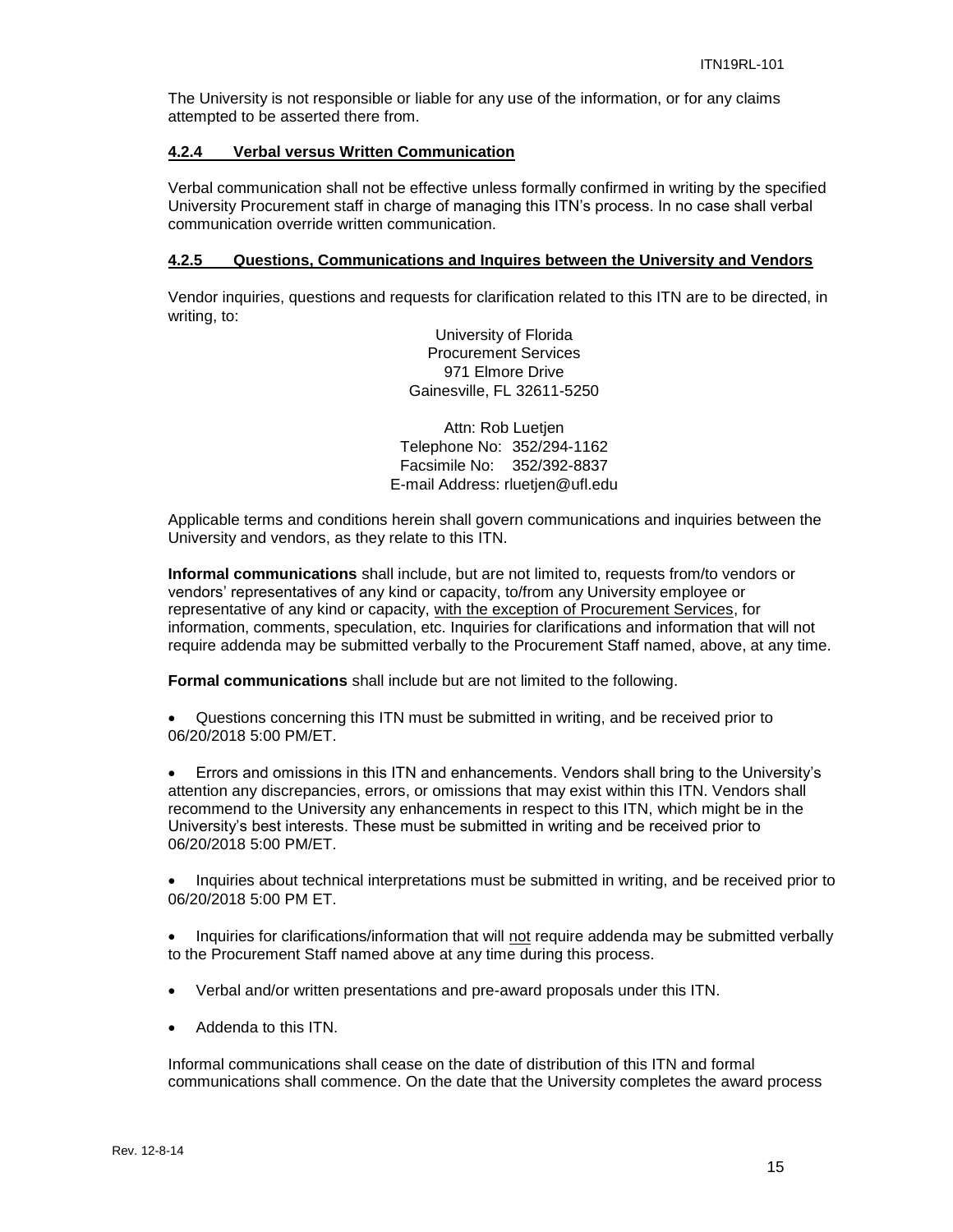for this ITN and executes the resulting contract with the successful Vendor, informal communications may resume and formal communications must cease.

#### <span id="page-15-0"></span>**4.2.6 Addenda and the University's Response to Communications from Vendor**

The University will make a good-faith effort to provide a written response to each question or request for clarification that requires addenda within five (5) University business days.

#### **All addenda will be posted to our web site only:**

**<https://procurement.ufl.edu/vendors/schedule-of-bids/>**

#### **Vendors who want the addenda supplied to them in another form must notify the Procurement Staff listed in Section 4.2.5 above of that request. Otherwise, it will be the vendor's responsibility to check the web site for any additional information and addenda concerning this ITN.**

The University will not respond to any questions/requests for clarification that require addenda, if received by the University after 06/20/2018.

#### <span id="page-15-1"></span>**4.2.7 Pricing and/or Revenue Proposal**

Vendors shall indicate pricing and/or revenue offers in the appropriate spaces and/or areas provided in this ITN. Vendors shall ensure that any departure from this condition results in an offer that is clearly cross-referenced to the applicable sections within this ITN. For any material departure from this condition, vendors shall provide clear and unambiguous explanations how the departure relates in detail to the applicable sections within this ITN. If the vendor responds with an "All or None" proposal, it shall be clearly and unambiguously marked as such.

The University may presume and hold as the vendor's final offer all pricing and/or revenue offerings, whether stated as amounts or percentages, and/or whether or not offered on an all-ornone basis, if not specified by the vendor. The University may accept or reject in part or entirely the vendor's pricing and/or revenue offerings when such offerings are not on an all-or-none basis. The University prohibits the changing of pricing and/or revenue proposals after the ITN closing date and time. Unless otherwise specifically proposed by the vendor, the University reserves the right to hold such pricing and/or revenue proposal as effective for the entire intended contract term. The University may prescribe the manner and method by which pricing and/or revenue offerings shall be communicated in the vendor's proposal. The University may reject any proposal in which the pricing and/or revenue offering does not conform to such prescribed manner and method.

## <span id="page-15-2"></span>**4.2.8 Revisions to the ITN**

The University may revise any part of this ITN for any reason by issuing addenda. The University will communicate additional information and addenda to this ITN by posting them on our web site.

<https://procurement.ufl.edu/vendors/schedule-of-bids/>

 **Vendors that want the revisions supplied to them in another way must notify the Procurement Staff listed in this document of that request. Otherwise, it will be the vendor's responsibility to check the web site for any additional information and addenda concerning this ITN.**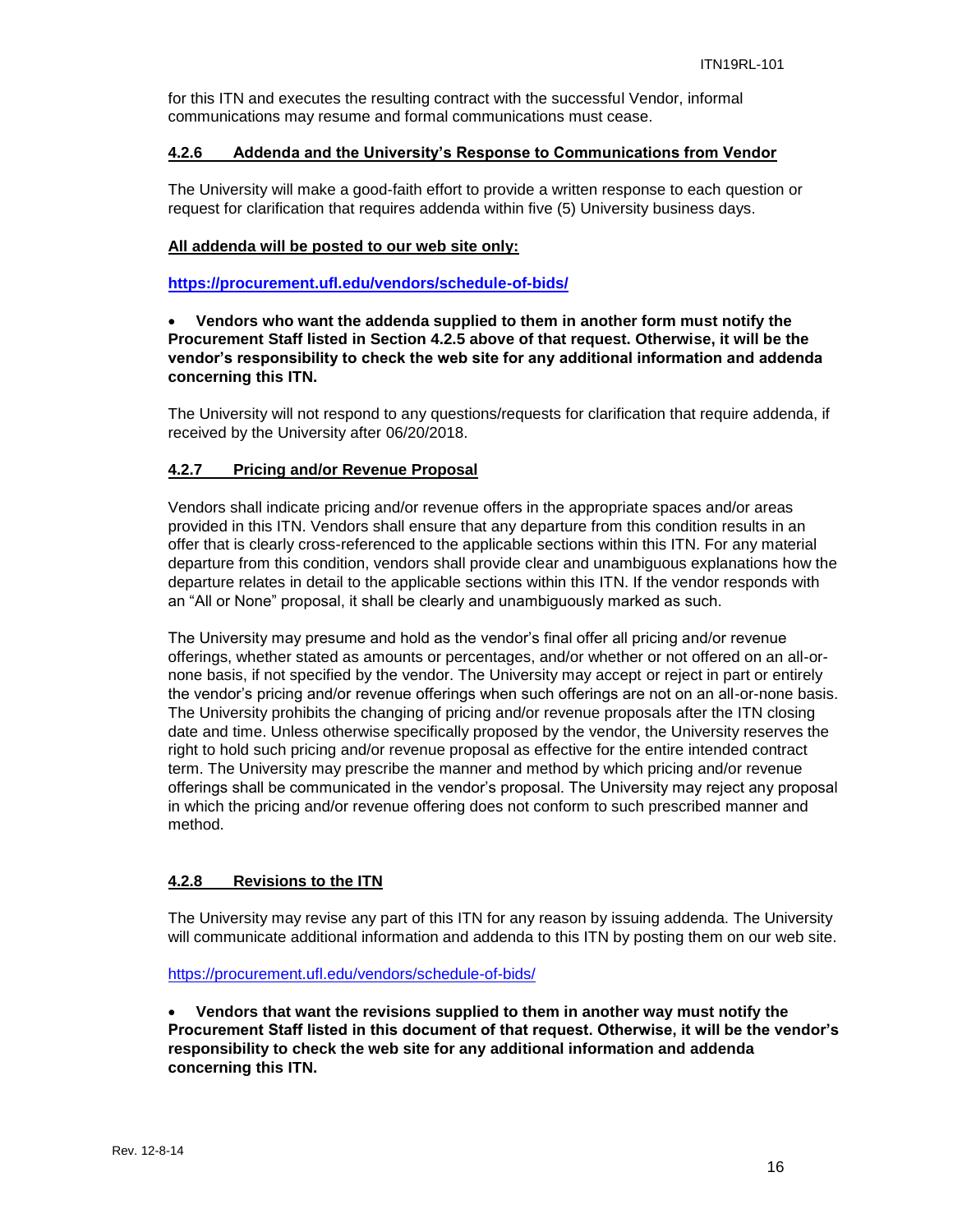Vendors are responsible for the information contained in such addenda, whether or not they acknowledge receipt. The University is under no obligation to communicate such addenda to vendors who notify the University that they will not be responding this ITN. The University may determine whether an addendum will be considered as part of this ITN and/or as part of any contract resulting there from. The University shall reject vendors' responses to addenda if such responses are received after the ITN closing date and time.

## <span id="page-16-0"></span>**4.2.9 Florida Preference**

Preference for Florida Based Vendors for Purchases of Personal Property in accordance with §.287.084, Florida Statute; a preference shall be provided to vendors with a principal place of business in Florida. If the lowest responsible and responsive bid for personal property is from a vendor whose principal place of business is outside of Florida and is in a state or political subdivision thereof that grants a preference for the same purchase of personal property to a vendor in such state or political subdivision, as applicable, then the University shall grant the same preference to the Florida based vendor with the lowest responsible and responsive bid received pursuant to this Invitation to Bid.

If the lowest responsible and responsive bid is from a vendor whose principal place of business is in a state that does not grant a preference for the purchase of personal property to a vendor in such state, then the University shall grant a preference in the amount of 5 percent to the lowest and responsive Florida base vendor.

For vendors whose principal place of business is outside of Florida, such vendors must, at the time of submitting its bid, provide a written opinion from a licensed attorney in its state specifying (a) the preference(s) granted by the state or political subdivision and (b) how the preference(s) is/are calculated.

The attached Attestation of Principal Place of Business must be completed and returned with your ITN response (in tab 1).

#### <span id="page-16-1"></span>**4.2.10 Attention to Terms and Conditions**

Vendors are cautioned to thoroughly understand and comply with all matters covered under the Terms and Conditions section of this ITN. The successful Vendor is expected to enter into a form of agreement. The University agreement terms and conditions included in this ITN are intended to be incorporated into this agreement. PROPOSALS THAT ARE CONTINGENT UPON ANY CHANGES TO THESE TERMS AND CONDITIONS MAY BE DEEMED TO BE NON-RESPONSIVE AND MAY BE REJECTED (within the University's sole discretion).

#### <span id="page-16-2"></span>**4.2.11 Required Signature**

The University may reject any vendors' response if it is not signed as indicated and/or required by the areas, spaces, or forms provided within this ITN.

#### <span id="page-16-3"></span>**4.2.12 Authority to Negotiate**

Representatives of the vendor(s) selected to participate in oral negotiation(s) shall be first required to submit written authorization from the company CEO or CFO attesting to the fact that the company's lead negotiator is authorized to bind the company to the terms and conditions agreed to during negotiations and as contained in the vendor's best and final offer. The provision of such authorization shall be a prerequisite to continuation in the ITN process. The University shall not enter into extensive contract negotiations with the selected vendor(s) after the negotiation process has been completed. If the University determines that a company awarded a contract based on this ITN does not honor all aspects of the agreement reached during the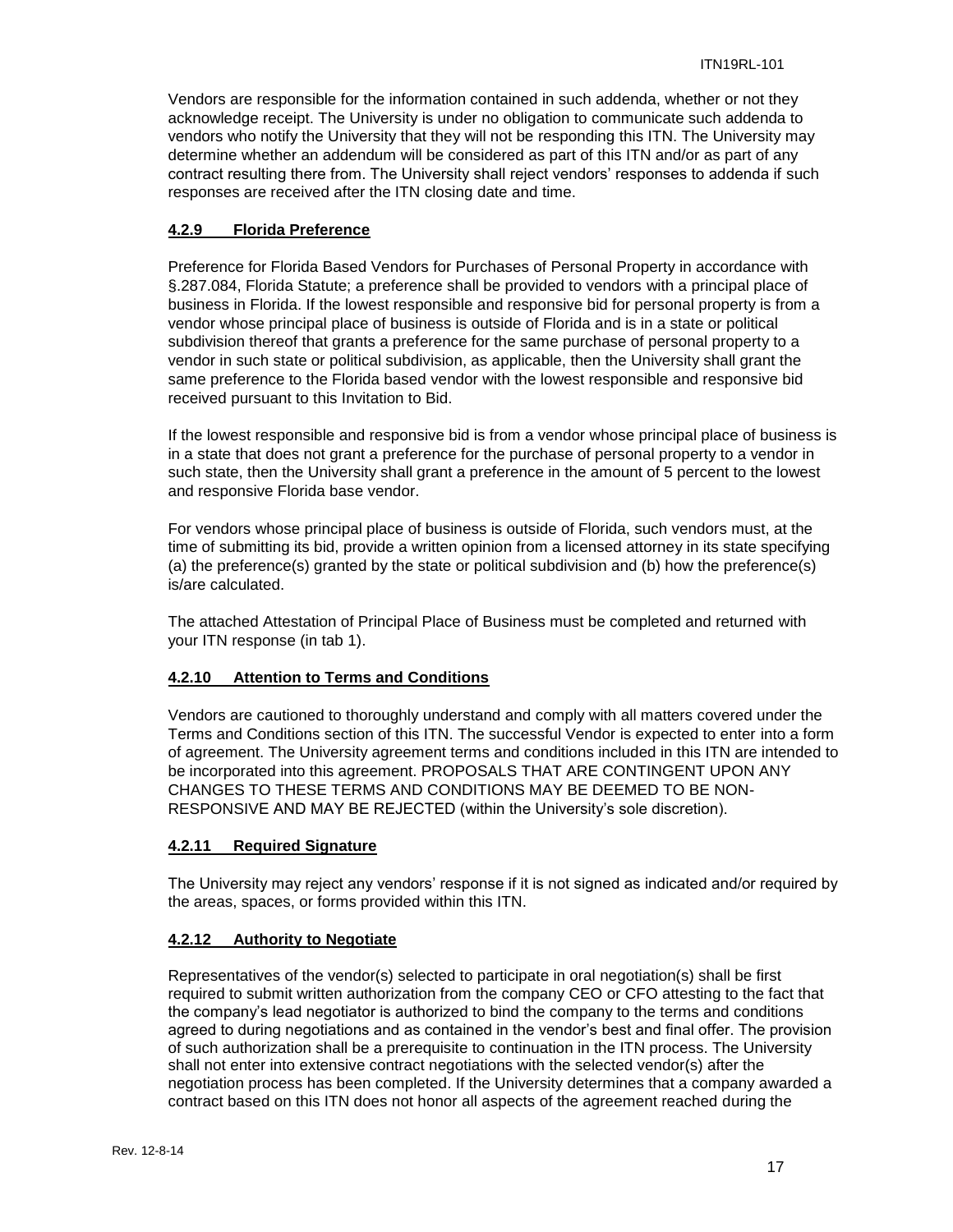negotiations in the best and final offer, the University reserves the right to immediately cancel the award, and to place the company on the University's suspended vendor list.

Company negotiators must enter the negotiations prepared to speak on behalf of the vendor's company. The University reserves the right to immediately terminate negotiations with any company whose representatives are not empowered to, or who will not, make decisions during the negotiation session. Vendors are reminded that the University may elect not to solicit a best and final offer from any company whose representative(s) have been unable or unwilling to commit to decisions reached during the verbal negotiation process.

# <span id="page-17-0"></span>**4.2.13 Collusion Prohibited**

In connection with this ITN, vendor collusion with other vendors or employees thereof, or with any employee of the University, is prohibited and may result in vendor disqualification and/or cancellation of award. Any attempt by the vendor, whether successful or not, to subvert or skirt the principles of open and fair competition may result in vendor disqualification and/or cancellation of award. Such disqualification and/or cancellation shall be at no fault or liability whatsoever to the University.

#### <span id="page-17-1"></span>**4.2.14 Improper Business Relationships/Conflict of Interest Prohibited**

In connection with this ITN, each vendor shall ensure that no improper, unethical, or illegal relationships or conflict of interest exists between or among the vendor, the University, and any other party to this ITN. The University reserves the right to determine the materiality of such relationships, when discovered or disclosed, whether intended or not; and to decide whether or not vendor disqualification and/or cancellation of award shall result. Such disqualification and/or cancellation shall be at no fault or liability whatsoever to the University.

#### <span id="page-17-2"></span>**4.2.15 Corrections, Changes, and Providing Information on Forms within the ITN**

Vendors shall ensure that an authorized individual initials each correction using pen and ink. Vendors shall use pen and ink or typewriter in providing information directly on pages, or copies thereof, contained within this ITN.

# <span id="page-17-3"></span>**4.2.16 Performance and Payment Bond – N/A Intentionally Blank**

#### <span id="page-17-4"></span>**4.2.17 Anti-Kickback**

In compliance with FAR 52.203-7, the University has in place and follows procedures designed to prevent and detect violations of the Anti-Kickback Act of 1986 in its operations and direct business relationships.

# <span id="page-17-5"></span>**4.2.18 Withdrawal of ITN**

Vendors may withdraw their proposals any time prior to the ITN closing date. Vendors may request to withdraw their proposals after the ITN closing date and time prior to selection and notice of award. The University shall have sole authority to grant or deny such a request. In the event the University grants such a request, it may withhold issuing future ITN's to such vendors.

#### <span id="page-17-6"></span>**4.2.19 University's Right to Use Vendor's Ideas/Proprietary Information**

**If the vendor needs to submit proprietary information with the proposal, the vendor shall ensure that it is enclosed in a separate envelope from the proposal and that it is clearly designated and conspicuously labeled as such.** Vendors who submit responses with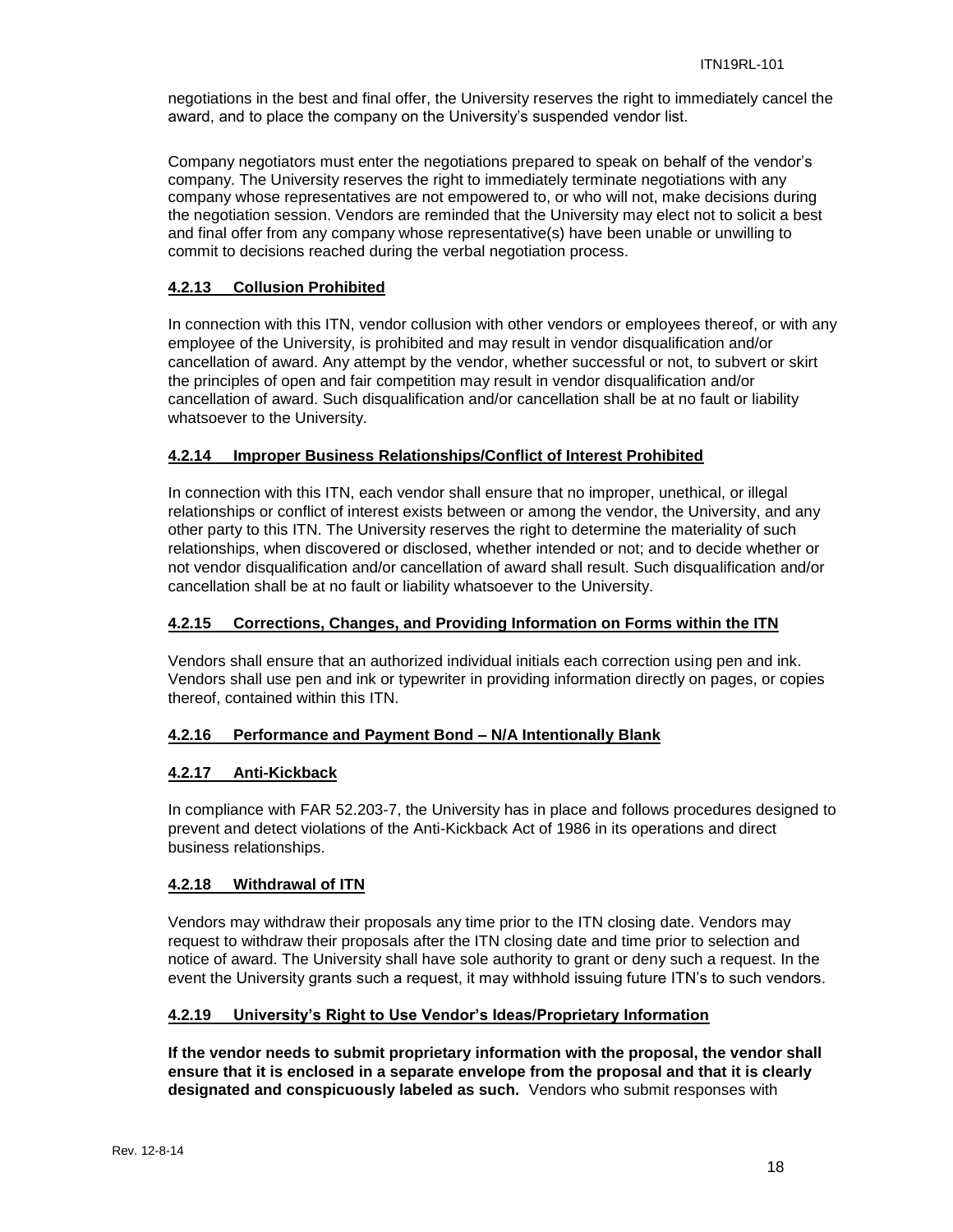information noted as proprietary may be asked to substantiate why the information is proprietary or is otherwise exempt from a public records request under Florida Law.

Selection or rejection of the proposal shall not affect the University's right of use. Provided, however, that the University will, in good faith, honor any vendor information that is clearly designated and conspicuously labeled as proprietary when the University concurs that the information is proprietary, and that trade secrets or other proprietary data contained in the proposal documents shall be maintained as confidential in accordance with procedures promulgated by the Procurement Staff and subject to limitations in Florida or Federal law. Pricing information cannot be considered proprietary. The University shall not be liable in any manner or in any amount for disclosing proprietary information if such information is not clearly so designated and conspicuously so labeled. The University shall likewise not be liable if it did not know or could not have reasonably known that such information was proprietary.

Should a request be made of the University for access to the information designated confidential or trade secret by the bidder and, on the basis of that designation, the University denies the request, the bidder may be responsible for all legal costs necessary to defend such action if the denial is challenged in a court of law.

#### <span id="page-18-0"></span>**5.0 DEFINITIONS**

#### <span id="page-18-1"></span>**5.1 Agreement/Contract**

All types of agreements entered into by the University of Florida, regardless of what they may be called, for the procurement of materials, services or construction, or the disposal of materials. Meaning is interchangeable.

# <span id="page-18-2"></span>**5.2 Customer**

Unless otherwise implied by the context of the specific provision within this ITN, "Customer" means a customer of the vendor, other than the University.

# <span id="page-18-3"></span>**5.3 May, Should**

Indicates something that is not mandatory, but permissible, recommended, or desirable.

#### <span id="page-18-4"></span>**5.4 Must, Shall, Will**

Indicates a mandatory requirement. Failure to meet these mandatory requirements may result in reiection of your proposal as non-responsive.

#### <span id="page-18-5"></span>**5.5 Proposal**

The entirety of the vendor's responses to each point of this ITN, including any and all supplemental offers or information not explicitly requested within this ITN.

# <span id="page-18-6"></span>**5.6 Proprietary Information**

Information held by the owner that if released to the public or anyone outside the owner's organization, would be detrimental to its interests. It is an issue of fact rather than opinion. Pricing and/or revenues cannot be considered proprietary.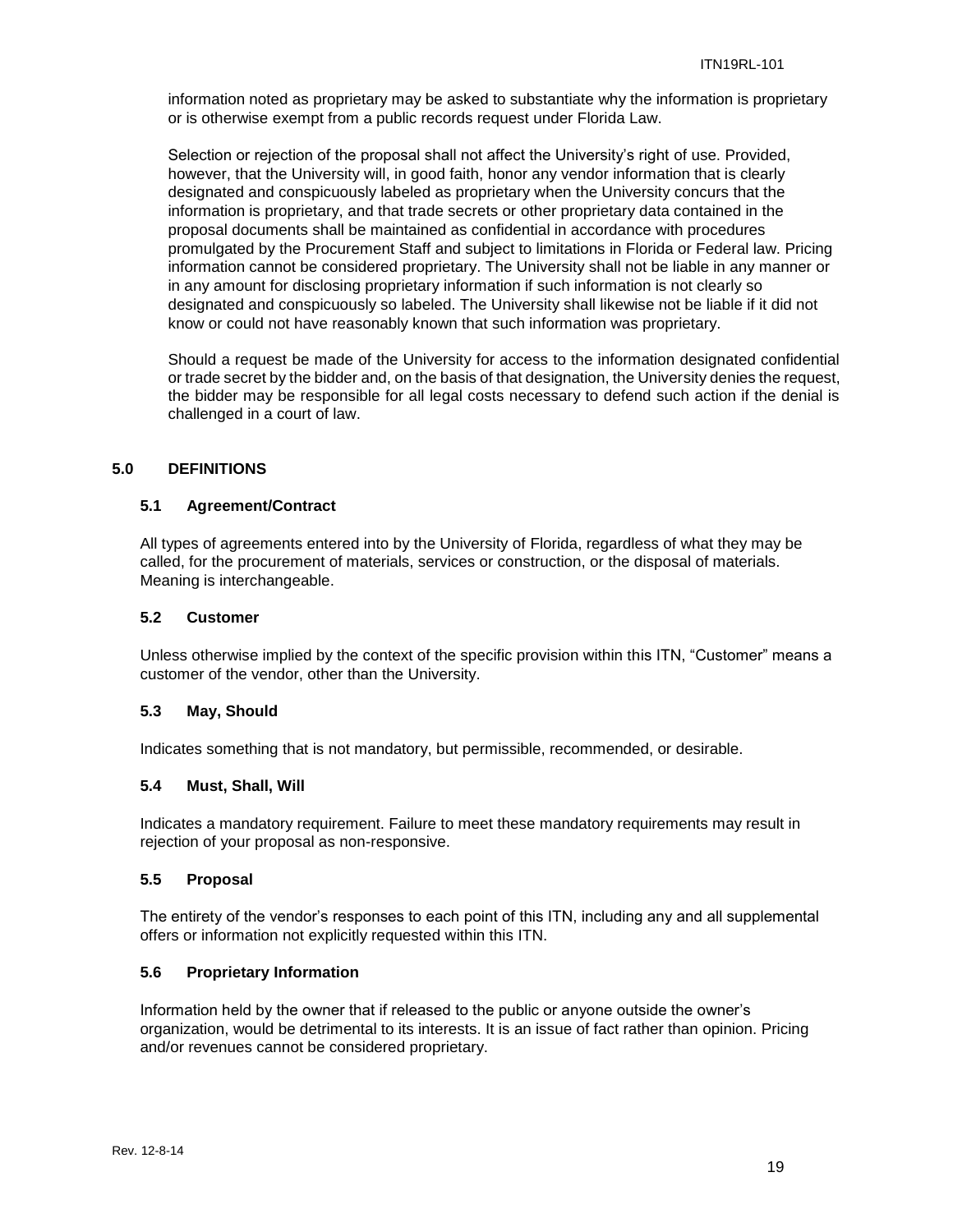# <span id="page-19-0"></span>**5.7 Provider**

Any entity responding to this ITN, or, if selected, the vendor entering into a contract with University.

#### <span id="page-19-1"></span>**5.8 Invitation to Negotiate (ITN)**

A competitive negotiation process. It is not to be confused with an Invitation to Bid (ITB), in which goods or services are precisely specified and price is substantially the only competitive factor. This ITN provides the University the flexibility to negotiate to arrive at a mutually agreeable relationship. Price will be considered, but will not be the only factor of evaluation.

#### <span id="page-19-2"></span>**5.9 Respondent**

Any entity responding to this ITN, or, if selected, the vendor entering into a contract with University.

#### <span id="page-19-3"></span>**5.10 Response**

Same as Proposal

#### <span id="page-19-4"></span>**5.11 Successful Vendor**

Any entity responding to this ITN, or, if selected, the vendor entering into a contract with University.

#### <span id="page-19-5"></span>**5.12 Supplement Agreement**

Any supplement terms and conditions agreed to by the parties in writing taking precedence over all other documents governing the transaction.

#### <span id="page-19-6"></span>**5.13 Supplier**

Any entity responding to this ITN, or, if selected, the vendor entering into a contract with University.

#### <span id="page-19-7"></span>**5.14 University of Florida, UF or University**

Same as The University of Florida Board of Trustees, a public body corporate of the State of Florida; throughout the document the term UF, University and University of Florida is used interchangeably.

#### <span id="page-19-8"></span>**5.15 Vendor**

Any entity responding to this ITN, or, if selected, the vendor entering into a contract with University.

#### <span id="page-19-9"></span>**5.16 Vendor's Proposal**

Same as Proposal

#### <span id="page-19-10"></span>**5.17 Vendor's Response**

Same as Proposal

#### <span id="page-19-11"></span>**6.0 AGREEMENT TERMS AND CONDITIONS**

The following are the Terms and Conditions that will become part of any Agreement consummated between the University and the Successful Vendor and are not subject to negotiation or alteration by the Successful Vendor. Therefore, the Successful Vendor will be expected to execute an Agreement containing the provisions set forth in this section, or substantially similar provisions as University deems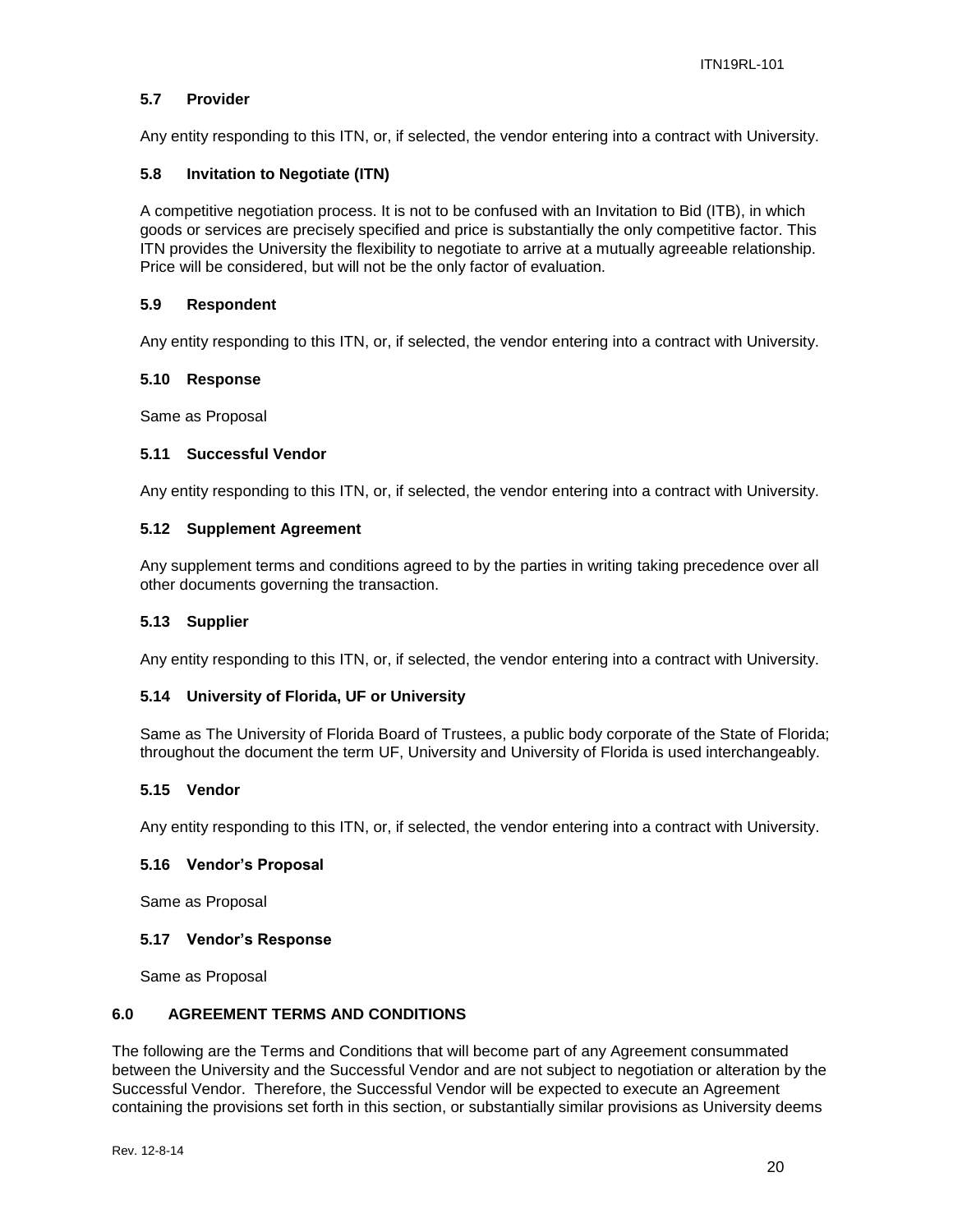prudent or necessary. This list of provisions is not exhaustive or indicative of every provision that will be contained in the Agreement, but rather identifies particular terms and conditions of which the vendor should be aware. In the event of a conflict between any provisions contained in any of the documents governing this transaction, the following shall be the order of precedence: Agreement; Invitation to Negotiate; Proposal.

# <span id="page-20-0"></span>**6.1 Actions of Successful Vendor**

The University is under no obligation whatsoever to be bound by the actions of any Successful Vendor with respect to third parties. The Successful Vendor is not a division or agent of the University.

# <span id="page-20-1"></span>**6.2 Advertising**

The Successful Vendor shall not advertise or publish information concerning the Agreement without prior written consent of the University. The University shall not unreasonably withhold permission.

# <span id="page-20-2"></span>**6.3 Americans with Disabilities Act**

The Successful Vendor shall comply with all applicable provisions of the Americans with Disabilities Act and applicable federal regulations under the act.

# <span id="page-20-3"></span>**6.4 Certification**

By signature on the "Proposal Certification" form included under Section 7.0, the Vendor certifies that the submission on the proposal did not involve collusion or other anti-competitive practices. The Vendor has not given, offered to give, nor intends to give at any time hereafter any economic opportunity, future employment, gift, loan, gratuity, special discount, trip, favor, or service to a public servant in connection with the submitted proposal. In addition, Vendor certifies whether or not an employee of the University has, or whose relative has, a substantial interest in any Agreement subsequent to this ITN. Vendor also certifies their status with regard to debarment, or suspension by any federal entity.

Failure to provide a valid signature affirming the stipulations required by this clause shall result in the rejection of the submitted proposal and, if applicable, any resulting Agreement. Signing the certification with a false statement shall void the proposal and, if applicable, any resulting Agreement. Any resulting Agreement may be subject to legal remedies provided by law. Vendor agrees to promote and offer to the University only those services and/or materials as stated in and allowed for under resulting Agreement(s).

# <span id="page-20-4"></span>**6.5 Conflict of Interest**

The award hereunder is subject to the provisions of Chapter 112, F.S. Vendors must disclose with the proposal the name of any officer, director, or agent who is also an employee of the University of Florida. Further, all Vendors must disclose the name of any University employee who owns, directly or indirectly, an interest of five percent (5%) or more in the Vendor's firm or any of its branches.

# <span id="page-20-5"></span>**6.6 Discrimination**

An entity or affiliate who has been placed on the discriminatory list may not submit a bid on a contract to provide goods or services to a public entity, may not submit a bid on a contract with a public entity for the construction or repair of a public building or public work, may not submit proposals on leases of real property to a public entity, may not award or perform work as a Vendor, supplier, subcontractor or consultant under contract with any public entity, and may not transact business with any public entity.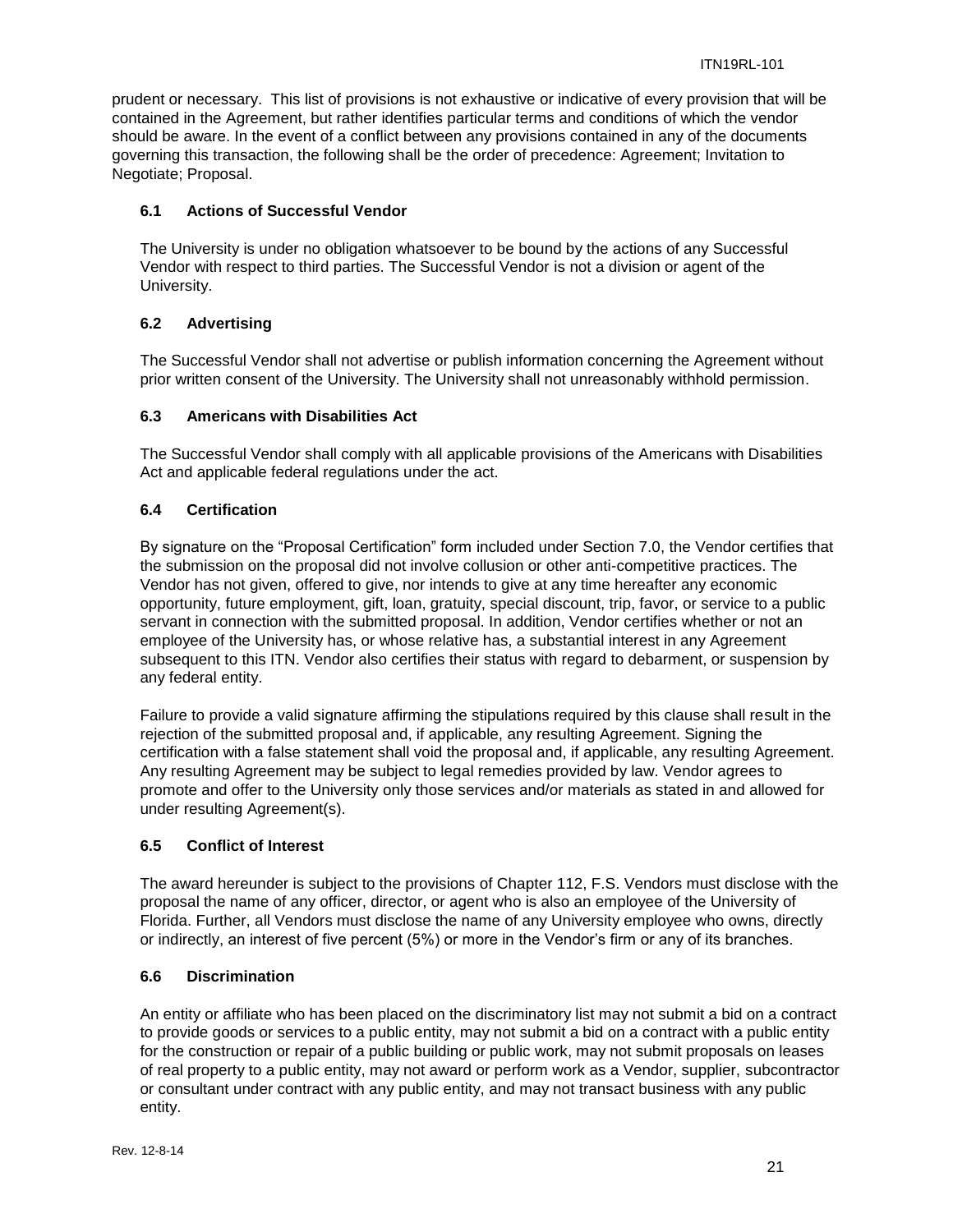## <span id="page-21-0"></span>**6.7 Drug Free Workplace**

The Successful Vendor agrees that in the performance of the Agreement, neither the Successful Vendor nor any employee of the Successful Vendor shall engage in the unlawful manufacture, distribution, dispensing, possession, or use of a controlled substance in conducting any activity covered by the Agreement. The University reserves the right to request a copy of the Successful Vendor's Drug Free Workplace Policy. The Successful Vendor further agrees to insert a provision similar to this statement in all subcontracts for services required.

#### <span id="page-21-1"></span>**6.8 Equal Opportunity Statement**

The State Universities have established equal opportunity practices which conform to both the spirit and the letter of all laws against discrimination and prohibit discrimination based on race, creed, color, sex, age, national origin, marital status or religion. To be considered for inclusion as a supplier under this agreement, the vendor commits to the following:

A. The provisions of Executive Order 11246, September 24, 1966, and the rules, regulations, and relevant orders of the Secretary of Labor are applicable to each order placed against this agreement regardless of value.

B. If the vendor expects to receive \$10,000 in orders during the first 12 months of this agreement, a complete certificate of non-segregated facilities shall be attached to the proposal response.

C. If the vendor expects to receive \$50,000 in orders during the first 12 months of this agreement and employs more than 50 people, standard form 100 (EEOO-1) must be filed prior to March 1 of each year.

D. If the vendor expects to receive \$50,000 in orders during the first 12 months and employs more than 50 people, a written program for affirmative action compliance must be maintained by the vendor, subject to review upon request by the user agencies of this agreement.

If you have already complied with the above, please indicate

#### <span id="page-21-2"></span>**6.9 Federal, State, and Local Laws and Regulations**

Successful Vendor is solely responsible for complying with all laws, ordinances, and regulations including but not limited to, those relating to taxes, licenses and permits, as they may apply to any matter under this ITN. The Successful Vendor must demonstrate that they are duly licensed by applicable regulatory bodies during the performance of the Agreement. Prior to the commencement of Agreement, the Successful Vendor shall be prepared to provide evidence of such licensing as may be requested by the University. Successful Vendor shall, at no expense to the University, procure and keep in force during the entire period of the Agreement all such permits and licenses.

#### <span id="page-21-3"></span>**6.10 Inspection, Audit and Reporting - Intentionally Blank**

## <span id="page-21-4"></span>**6.11 Liens**

Each Successful Vendor shall keep the University free and clear from all liens asserted by any person or entity for any reason arising out of the furnishing of services or materials by or to the Successful Vendor.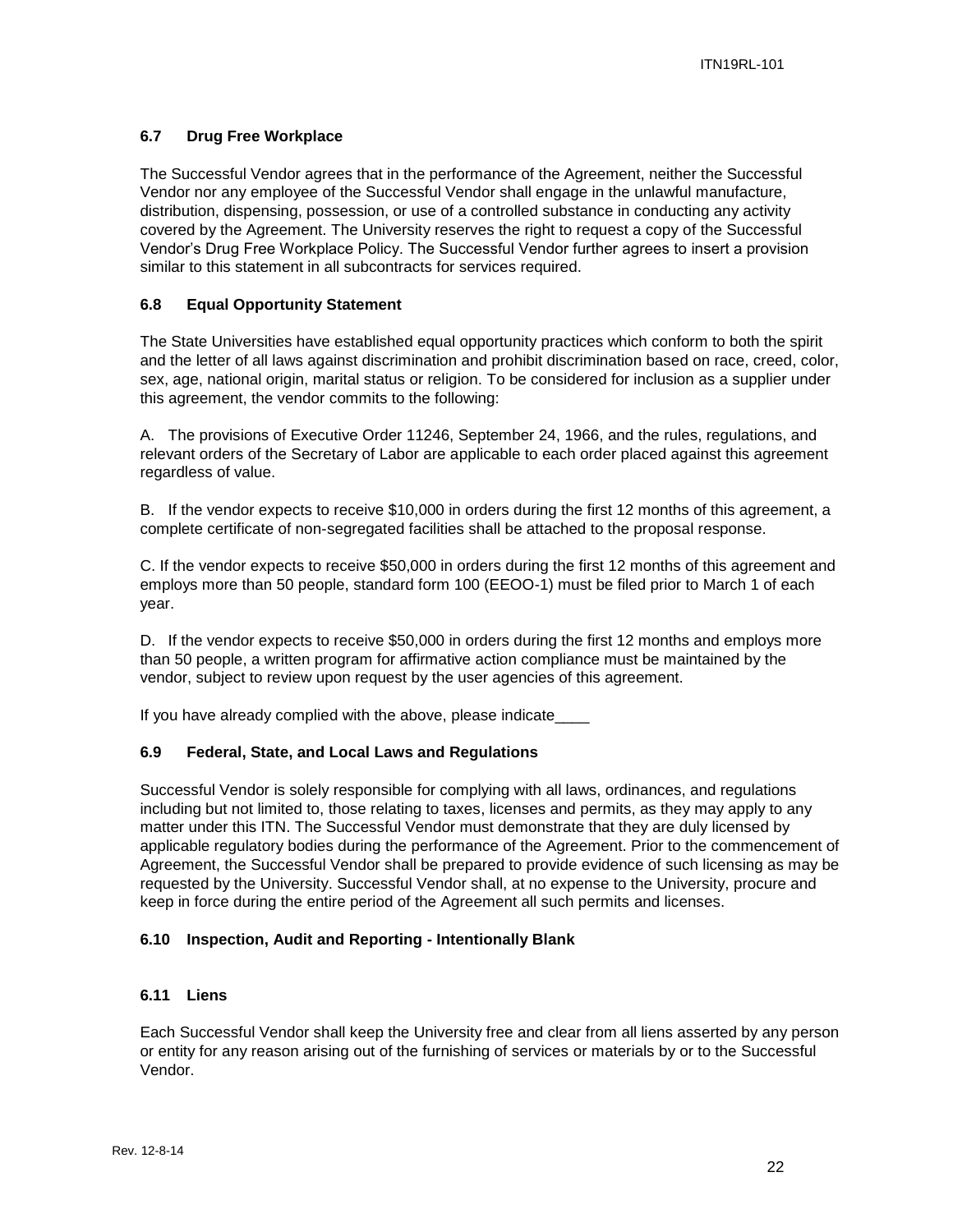# <span id="page-22-0"></span>**6.12 Modifications**

The Agreement can be modified or rescinded only by a writing signed by both parties or their duly authorized agents.

#### <span id="page-22-1"></span>**6.13 Non-Discrimination**

The parties agree to be bound by applicable state and federal rules governing Equal Employment Opportunity and Non-Discrimination.

#### <span id="page-22-2"></span>**6.14 Ownership of Documents**

All drawings, maps, sketches, documents, records, programs, data base, reports and other data developed or purchased, under this Agreement for or at the University's expense shall be and remain the University's property, without restriction, reservation or qualifications. The Successful Vendor may retain copies necessary for recordkeeping documentation and all such other business purposes related to the Agreement. All materials and products produced shall be provided to the University upon expiration of this Agreement.

#### <span id="page-22-3"></span>**6.15 Sales and Use Tax**

The Successful Vendor agrees to comply with and to require all of his subcontractors to comply with all the provisions of applicable law. The Successful Vendor further agrees to indemnify and hold harmless the University from any and all claims and demands made against it by virtue of the failure of the Successful Vendor or any subcontractors to comply with the provisions of any and all said laws. The University is exempt from state sales and use tax.

#### <span id="page-22-4"></span>**6.16 Sexual Harassment**

Federal law and the policies of the University prohibit sexual harassment of University employees or students. Sexual harassment includes any unwelcome sexual advance toward a University employee or student, any request for a sexual favor from a University employee or student, or any other verbal or physical conduct of a sexual nature that is so pervasive as to create a hostile or offensive working environment for University employees, or a hostile or an offensive academic environment for University students. University vendors, subcontractors and suppliers for this project are required to exercise control over their employees so as to prohibit acts of sexual harassment of University employees and students. The employer of any person who the University, in its reasonable judgment, determines has committed an act of sexual harassment agrees as a term and condition of the Agreement to cause such person to be removed from the project site and from University premises and to take such other action as may be reasonably necessary to cause the sexual harassment to cease.

# <span id="page-22-5"></span>**6.17 Small Business Program**

University is an equal opportunity institution and, as such, encourages the use of small businesses, including women and minority-owned small businesses in the provision of goods and services. Small businesses should have a fair and equal opportunity to compete for dollars spent by the University. Competition ensures that prices are competitive and a broad vendor base is available. . **Vendors are encouraged to get certified by the State of Florida** if they are minority-owned, woman-owned or veteran-owned:

[http://www.dms.myflorida.com/agency\\_administration/office\\_of\\_supplier\\_diversity\\_osd/get\\_certified](http://www.dms.myflorida.com/agency_administration/office_of_supplier_diversity_osd/get_certified)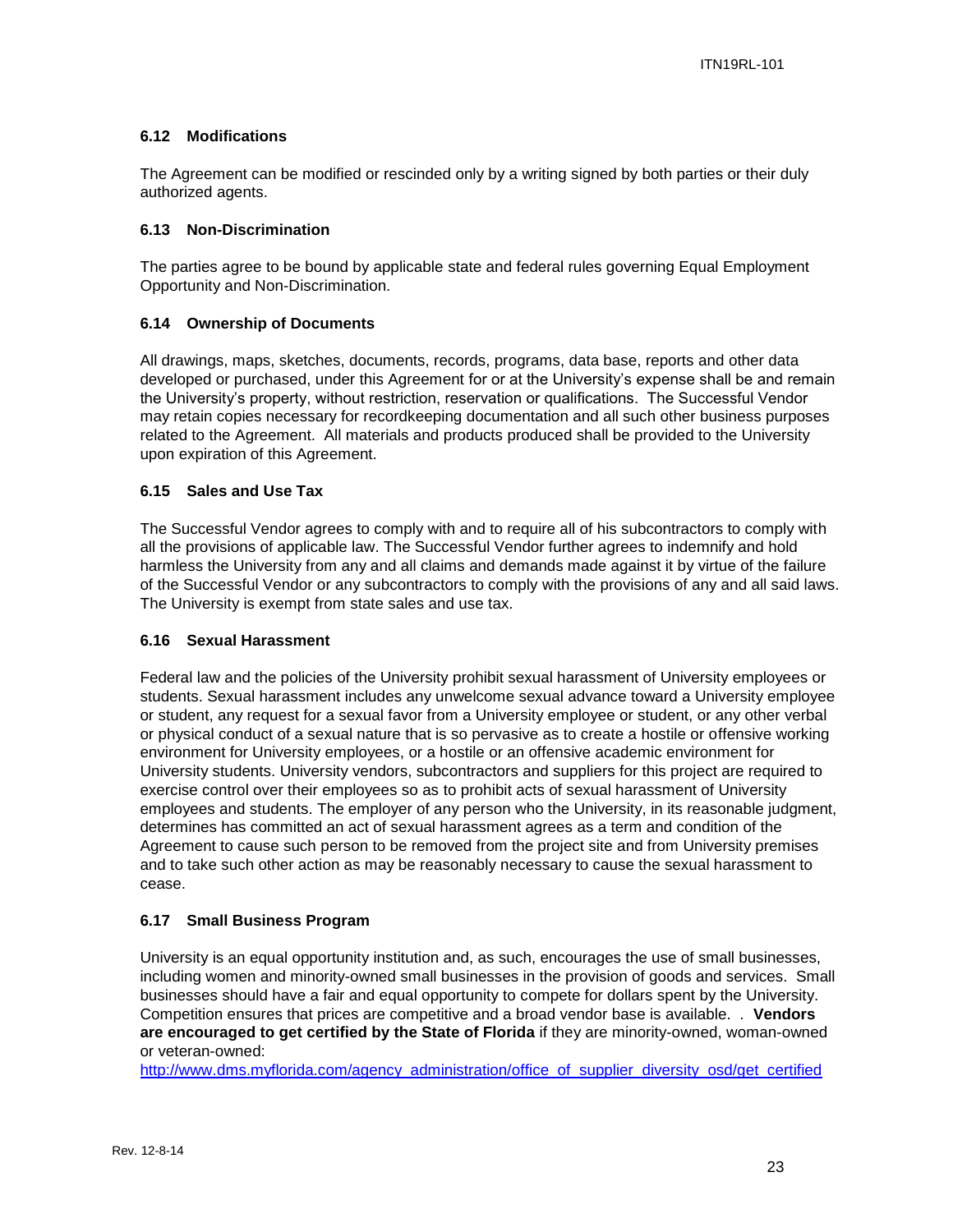Vendor shall use good faith efforts to ensure opportunities are available to small businesses, including women and minority-owned businesses. For questions about the University's Small Business Program contact Director of Small Business and Vendor Diversity, 352-392-0380, <https://sbvdr.admin.ufl.edu/>

## <span id="page-23-0"></span>**6.18 Tobacco Free Campus Policy**

The University of Florida campus is a tobacco-free campus. This policy was effective as of July 1, 2010. The use of cigarettes or other tobacco products in UF buildings, parking lots, or in vehicles in these areas is prohibited. The successful vendor is expected to respect this smoke free policy and fully comply with it.

#### <span id="page-23-1"></span>**6.19 Sustainability Preferences**

The University's Procurement directives support the purchase of products that will minimize any negative environmental impacts of our work. In order to facilitate a healthy market in sustainable products, all parties involved in the procurement and utilization of materials must engage in both waste recycling and the initial purchase of products containing recycled content. It is in the interest of public health, safety and welfare and the conservation of energy and natural resources to use and promote environmentally responsible products, as well as energy efficient fixtures, appliances and mechanical equipment used in new construction and retrofit of University facilities.

#### <span id="page-23-2"></span>**6.20 Assignment-Delegation**

No right or interest in the Agreement shall be assigned or delegation of any obligation made by Successful Vendor without written permission of the University. Any attempted assignment or delegation by Successful Vendor shall be wholly void and totally ineffective for all purposes unless made in conformity with this paragraph.

# <span id="page-23-3"></span>**6.21 Assignment of Anti-Trust Overcharge Claims**

The parties recognize that in actual economic practice overcharges resulting from anti-trust violations are in fact borne by the ultimate purchaser; therefore, Successful Vendor hereby assigns to the University any and all claims for such overcharges.

# <span id="page-23-4"></span>**6.22 Date for Reckoning Prompt-Payment Discount**

For purposes of determining whether a prompt-payment discount, if applicable, may be taken by the University, the starting date of such reckoning period shall be the later of the date of a properly executed invoice or the date of completion of service and/or delivery of product.

# <span id="page-23-5"></span>**6.23 Force Majeure**

In the event compliance with any obligation under this Agreement is impractical or impossible due to any Event of Force Majeure, then the time for performance of such obligation shall be extended for a period equivalent to the duration of the Event of Force Majeure. The provisions of this section shall not operate to excuse either party's inability to perform its obligations hereunder because of inadequate finances. "Event of Force Majeure:" means any strike, lockout, labor dispute, embargo, flood, earthquake, storm, dust storm, lightning, fire, epidemic, act of God, war, national emergency, civil disturbance or disobedience, riot, sabotage, terrorism, restraint by governmental order or any other occurrence beyond the reasonable control of the party in question.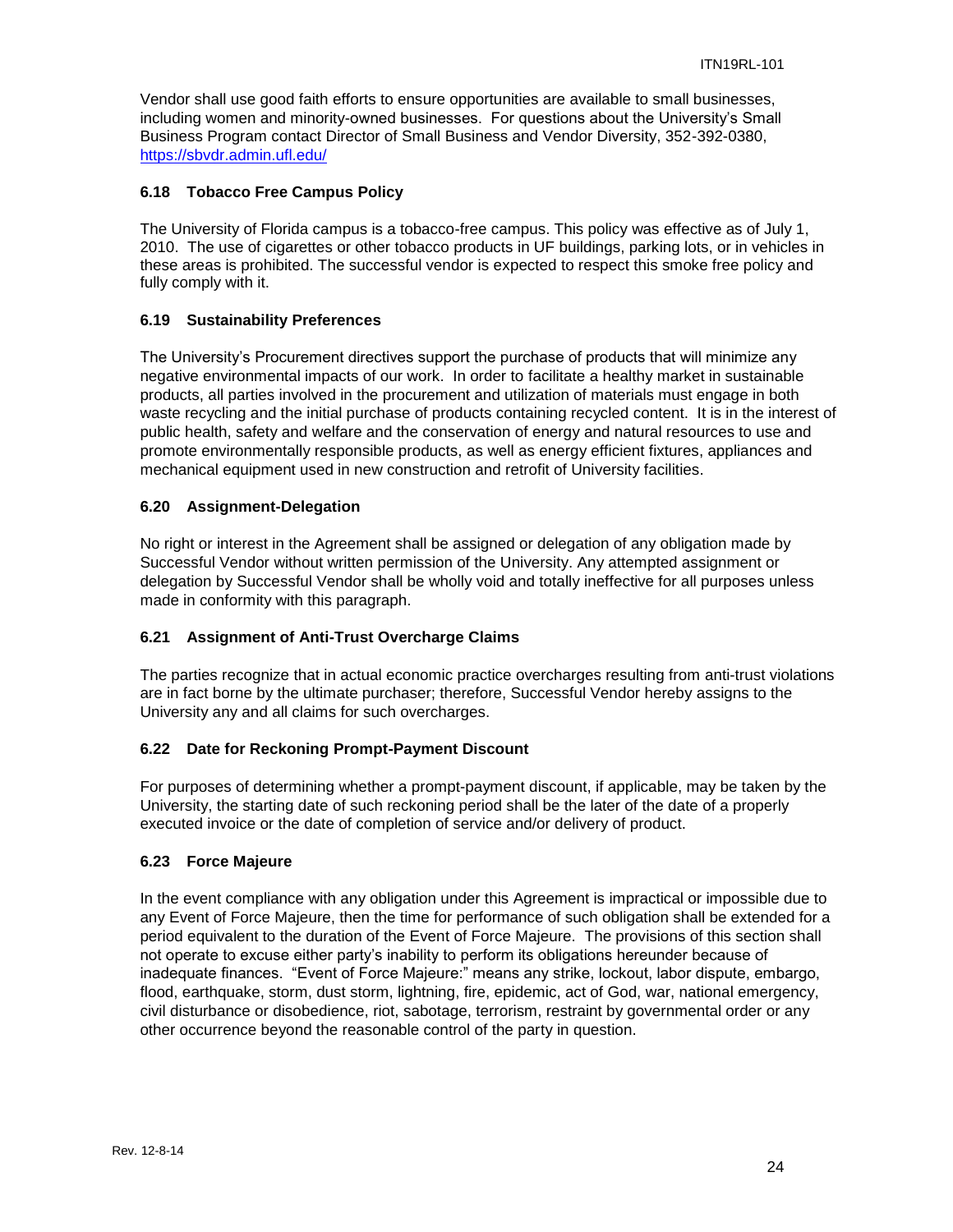#### <span id="page-24-0"></span>**6.24 Furnish and Install –**

As part of this ITN solicitation, the vendor may submit pricing (on Attachment A) for professional services to install all recommended equipment. If UF chooses to have the awarded vendor install the equipment in addition to providing the equipment, the Successful Vendor shall have the complete responsibility for the items or system until it is in place and working. Any special installation preparation and requirements must be submitted to the University. All transportation and coordination arrangements will be the responsibility of the Successful Vendor. Delivery of equipment will be coordinated so that items or systems will be delivered directly to the installation site. This effort will minimize risk of damage and avoid double handling.

#### <span id="page-24-1"></span>**6.25 Indemnification/Hold Harmless; Liability**

The Successful Vendor shall indemnify, defend, and hold harmless the University of Florida Board of Trustees, the University of Florida, the State of Florida and the Florida Board of Governors, and their respective officers, agents, and employees, against and from any and all claims, demands, suits, actions, proceedings, loss, cost, and damages of every kind and description, including attorneys' fees and/or litigation expenses, which may be brought or made against or incurred on account of loss of or damage to any property or for injuries to or death of any person, caused by, arising out of, or contributed to, in whole or in part, by reasons of any act, omission, professional error, fault, mistake, or negligence of Successful Vendor, its employees, agents, representatives, or subcontractors, their employees, agents, or representatives in connection with or incident to the performance of the Agreement. Successful Vendor's obligation under this provision shall not extend to any liability caused by the sole negligence of the University Of Florida Board Of Trustees, University, or its officers, agents, and employees. Such indemnification shall specifically include infringement claims made against any and all intellectual property supplied by Successful Vendor and third party infringement under the Agreement.

The University, as a public entity, is protected by sovereign immunity from tort liability, subject to a limited statutory waiver. The University will not agree to (i) indemnify or hold harmless any vendor; (ii) be liable for vendor's attorneys' fees under any circumstances; or (iii) binding arbitration. The Agreement shall not be construed or interpreted as (i) denying to either party any remedy or defense available to such party under the laws of the State of Florida; (ii) the consent of University or the State of Florida or their agents and agencies to be sued; or (iii) a waiver of either University's or the State of Florida's sovereign immunity beyond the limited waiver provided in section 768.28, Florida Statutes.

#### <span id="page-24-2"></span>**6.26 Insurance Requirements**

If Professional Services are rendered for implementation of equipment, the Successful Vendor shall purchase from and maintain with a company or companies, lawfully authorized to do business in Florida and acceptable to the University, such insurance as will protect the Successful Vendor from claims arising out of or resulting from the Successful Vendor's operations under the Agreement and for which the Successful Vendor may be legally liable, whether such operations be by the Successful Vendor or by their subcontractors or by anyone directly or indirectly employed by any of them, or by anyone for whose acts any of them may be liable. All insurance policies shall be issued and countersigned by representatives of such companies duly authorized for the State of Florida and shall be written on ISO standard forms or their equivalents. The Successful Vendor shall file with the University Certificates of Insurance prior to the commencement of this Agreement and shall file Certificates of Insurance evidencing the renewal of such policies at least thirty (30) days prior to the date that each applicable insurance policy is scheduled to expire. **Please note that the University of Florida must be named "additional insured" on automobile and general liability policies.**

General Liability Insurance - The Successful Vendor shall provide the ISO Commercial General Liability policy for general liability coverage's for limits of not less than of \$1,000,000 per occurrence.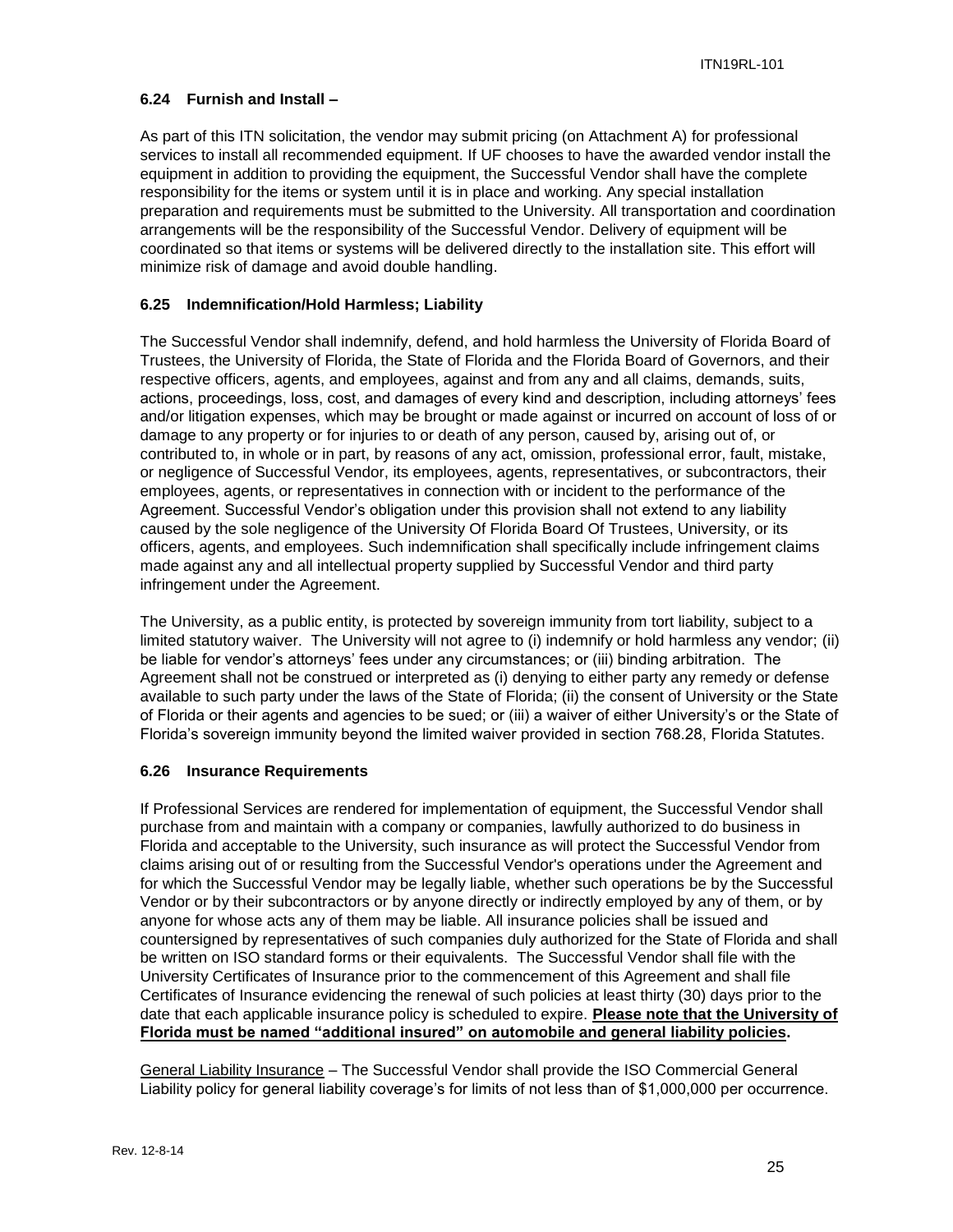Coverage shall be maintained without interruption from date of commencement of work until date of final payment.

Worker's Compensation - The Successful Vendor shall secure and maintain for the life of this Agreement, valid Worker's Compensation Insurance as required by Chapter 440, Florida Statutes (if applicable.)

Automobile Liability - The Successful Vendor shall secure and maintain, during the life of this Agreement, Automobile Liability insurance on all vehicles against bodily injury and property damage in at least the amount of \$100,000.00 per person, \$500,000.00 per occurrence.

# <span id="page-25-0"></span>**6.27 Protection of Property**

The Successful Vendor shall at all times guard against damage or loss to the property of the University or of others or vendors and shall be held responsible for replacing or repairing any such loss or damage. The University may withhold payment or make such deductions as deemed necessary to insure reimbursement or replacement for loss or damage to property through negligence of the Successful Vendor or their agents. The Successful Vendor shall provide all barricades and take all necessary precautions to protect buildings and personnel.

# <span id="page-25-1"></span>**6.28 Labor Disputes**

Successful Vendor shall give prompt notice to the University of any actual or potential labor dispute which delays or may delay performance of the Agreement.

# <span id="page-25-2"></span>**6.29 Laws and Regulations**

Successful Vendors are solely responsible for keeping themselves fully informed of and faithfully observing all laws, ordinances, and regulations and shall protect and indemnify the University, its officers and agents against any claims of liability arising from or based on any violation thereof.

# <span id="page-25-3"></span>**6.30 No Replacement of Defective Tender**

Every tender of goods must fully comply with all provisions of the Agreement as to time of delivery, quantity, and the like. If a tender is made which does not fully conform, this shall constitute a breach and Successful Vendor shall not have the right to substitute a conforming tender.

# <span id="page-25-4"></span>**6.31 No Waiver of Right by the University**

No waiver by University of any breach of the provisions of the Agreement by the Successful Vendor shall in any way be construed to be a waiver of any future breach or bar the University's right to insist on strict performance of the provisions of the Agreement.

# <span id="page-25-5"></span>**6.32 Notice to Vendors of Asbestos-Containing Materials in University Buildings**

Asbestos containing materials (ACM) can be found in almost any building in the United States more than 10 years old. The University of Florida is no exception. The types of asbestos most commonly found are pipe and boiler insulation, fireproofing, hard panels known as "Transite", floor tile, and spray or trowel-applied ceiling finishes. ACM is generally not hazardous if left undisturbed.

The University has implemented an Asbestos Program to assure safe management and removal of ACM. Vendors, consultants, and other's providing service to the University may encounter ACM and must, therefore, comply with the following instructions: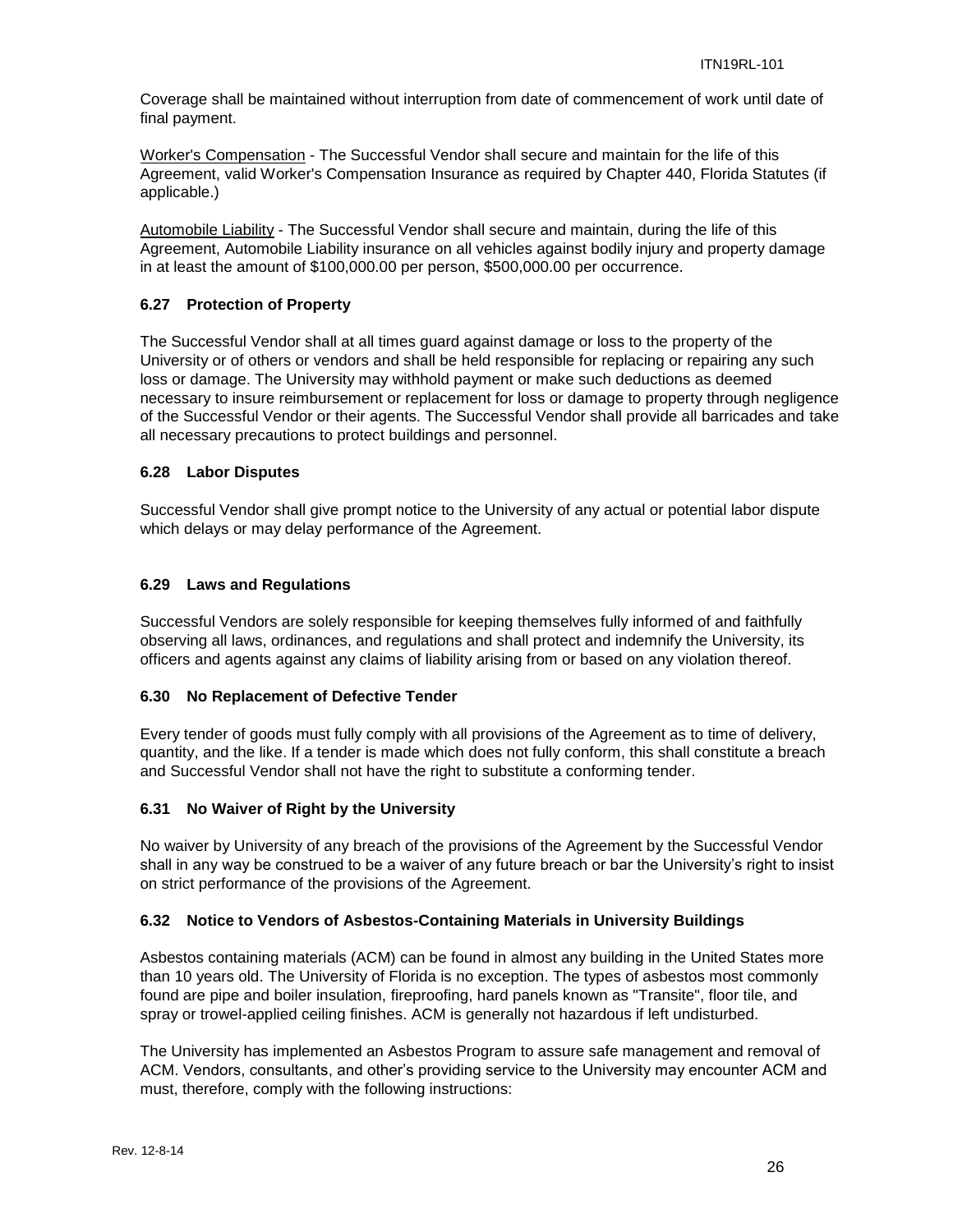A. Avoid disturbing suspected ACM. Exercise caution and watch for possible ACM.

B. If it is necessary to disturb ACM, first notify the appropriate Division Asbestos Representative listed in this notice, or the University of Florida Asbestos Coordinator, before proceeding with your work. You shall take whatever precautions are necessary to protect humans' health and the environment, and comply with all applicable Federal, State, and Local laws pertaining to asbestos.

C. If you require additional information on possible locations of ACM in a particular building, contact the Asbestos Representative from the Division for which you are working.

| Division                              | Asbestos Representative                                        | Telephone                        |
|---------------------------------------|----------------------------------------------------------------|----------------------------------|
| <b>Facilities Services</b><br>Housing | Dir. Facilities Services<br>Housing Maintenance Superintendent | (352) 273-0575<br>(352) 392-2161 |
| <b>Reitz Union</b>                    | Maintenance Superintendent                                     | (352) 392-1614                   |
| <b>IFAS</b>                           | Engineer                                                       | (352) 392-6488                   |

#### <span id="page-26-0"></span>**6.33 Parking and Identification Badges.**

The Successful Vendor shall obtain all parking permits and/or decals that may be required while performing project work on University premises. The Successful Vendor should review Contractor and Vendor Parking information from Transportation and Parking Services located at the following link:<http://www.parking.ufl.edu/pages/contractorvendordecal.asp>

#### <span id="page-26-1"></span>**6.34 Payment Terms**

The University's obligation is payable only and solely from funds appropriated for the purpose of the Agreement. Unless otherwise stated herein, the payment terms for the Agreement are Net 30 days. VENDOR OMBUDSMAN: The University's vendor ombudsman whose duties include acting as an advocate for vendors may be experiencing problems in obtaining payment(s) from the University may be contacted at 352-392-1241.

# <span id="page-26-2"></span>**6.35 Price Adjustment**

Price changes will normally only be considered at the end of one Agreement period and the beginning of another. Price change requests shall be in writing, submitted at least sixty (60) days prior to the end of the current Agreement period, and shall be supported by written evidence of increased costs to the Successful Vendor. The University will not approve unsupported price increases that will merely increase the gross profitability of the Successful Vendor at the expense of the University. Price change requests shall be a factor in the Agreement extension review process. The University shall, in its sole opinion, determine whether the requested price increase or an alternate option is in the best interest of the University.

#### <span id="page-26-3"></span>**6.36 Prior Course of Dealings**

No trade usage, prior course of dealings, or course of performance under other agreements shall be a part of any agreement resulting from this ITN; nor shall such trade usage, prior course of dealing, or course of performance be used in the interpretation or construction of such resulting agreement.

#### <span id="page-26-4"></span>**6.37 Intentionally Blank N**/A

#### <span id="page-26-5"></span>**6.38 Public Entity Crime**

A person or affiliate who has been placed on the convicted list by the Department of Management Services, State of Florida, may not submit a proposal on a contract to provide any goods or services,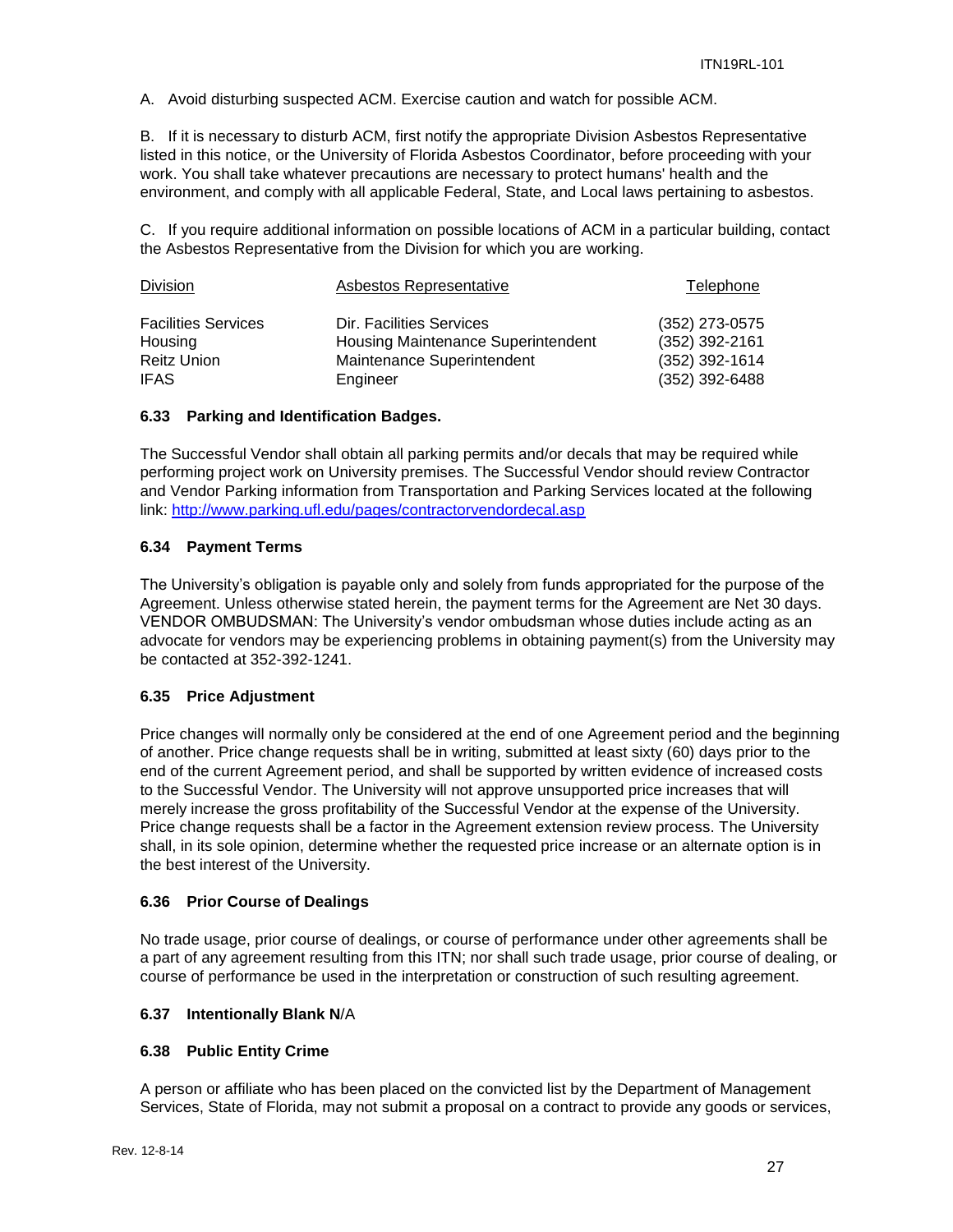including construction, repairs, or leases and may not be awarded or perform work as a Vendor, supplier, subcontractor, or consultant for the University of Florida for a period of 36 months from the date of being placed on the convicted list, a "person" or "affiliate" includes any natural person or any entity, including predecessor or successor entities or any entity under the control of any natural person who is active in its management and who has been convicted of a public entity crime (Rule 6C1-3.020 FAC).

# <span id="page-27-0"></span>**6.39 Public Records**

All proposal information submitted and opened becomes subject to the Public Records Law set forth in Chapter 119 F.S.

Any resulting Agreement may be unilaterally canceled for refusal by the vendor to allow public access to all documents, papers, letters, or other materials made or received by the Successful Vendor in conjunction with the Agreement and subject to the provisions of Chapter 119. F.S.

# <span id="page-27-1"></span>**6.40 Referencing of Orders**

For each order issued against an agreement resulting hereunder, the University intends in good faith to reference this ITN for pricing, terms and conditions, delivery location, and other particulars. However, in the event the University fails to do so, the University's right to such terms and conditions, and particulars shall not be affected, and no liability of any kind or amount shall accrue to the University.

## <span id="page-27-2"></span>**6.41 Remedies and Applicable Law**

The Agreement shall be governed by and construed in accordance with the laws of the State of Florida (without regard to principles of conflict of laws) and the rules and regulations of the Florida Board of Governors and the University. University and Successful Vendor shall have available all remedies afforded each by said law. The venue in any action or litigation commenced to enforce the Agreement shall lie in a court of competent jurisdiction located in Gainesville, Florida.

# <span id="page-27-3"></span>**6.42 Right of Inspection**

University shall have the right to inspect the goods at delivery before accepting them.

# <span id="page-27-4"></span>**6.43 Right of Offset**

The University shall be entitled to offset against any sums due the Successful Vendor, any expenses or costs incurred by the University, or damages assessed by the University concerning the Successful Vendor's non-conforming performance or failure to perform the Agreement, or any other debt owing the University, including expenses, costs and damages described in the termination provisions contained herein.

#### <span id="page-27-5"></span>**6.44 Shipment Under Reservation Prohibited**

Successful Vendor is not authorized to ship the goods under reservation and no tender of a bill of lading will operate as a tender of the goods.

#### <span id="page-27-6"></span>**6.45 Specifications: Brand Name or Acceptable Alternate**

Where in these specifications reference is made to materials, trade names, catalog numbers or articles of certain manufacture, it is done for the sole purpose of establishing a basis of a comparable standard of quality, performance, characteristics desired and is not intended to limit or restrict competition. It shall be understood that such method of specification description is not intended to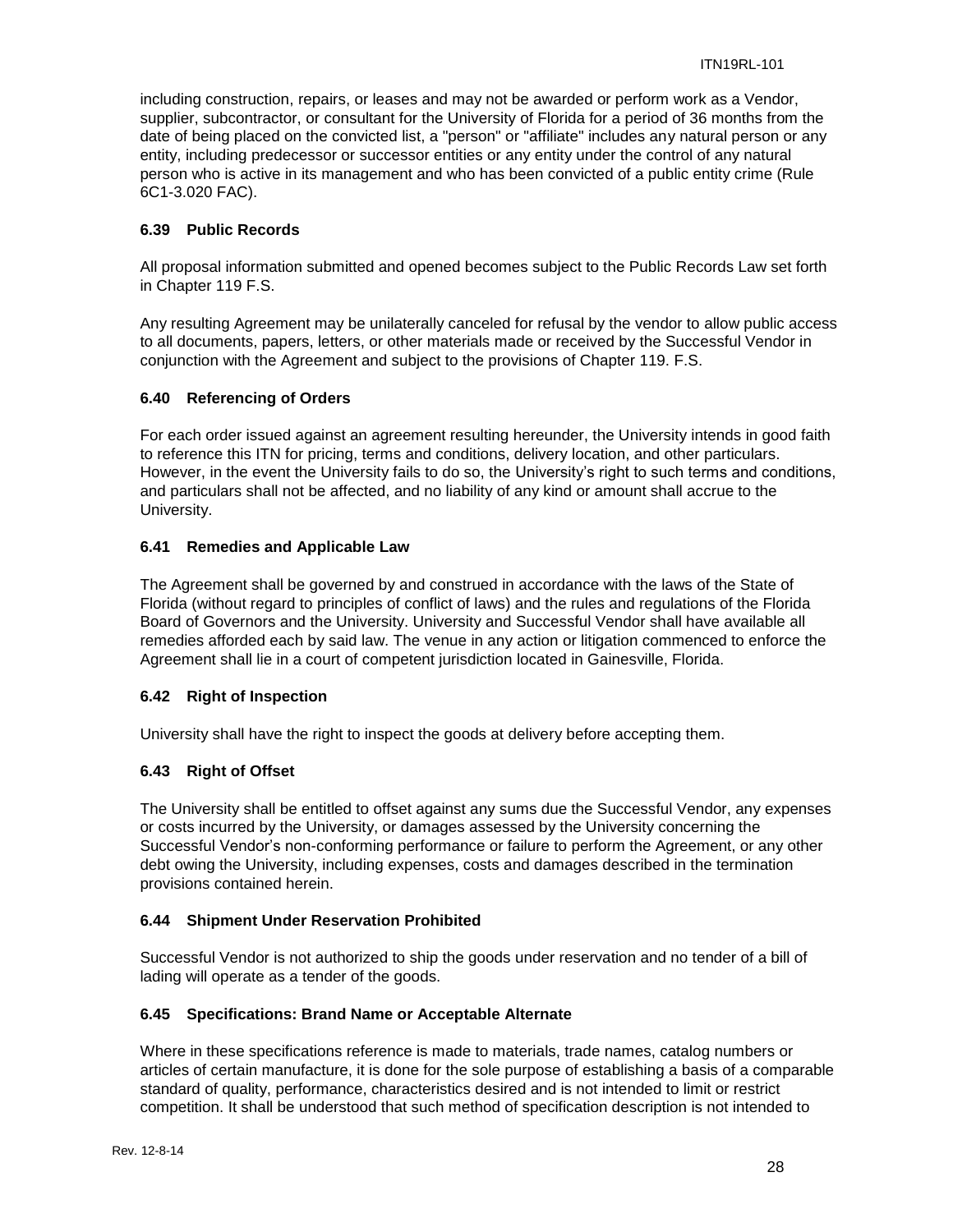exclude other processes, similar designs, or kinds of materials, but is intended solely as a means of establishing a standard of comparison to be utilized for solicitation evaluation purposes. Other material or product may be used, if in the sole opinion of the University, they are equal in durability, quality and of a design in harmony with the intent of these specifications. Such other material or product which is substantially equivalent to those specific brand(s) specified shall qualify for solicitation evaluation and award consideration by the University. The University reserves the right to reject any substitute material or product which, in its opinion, does not meet the standard of quality established by reference in these specifications and is not considered an acceptable alternate for the intended use and purpose. The burden of proof as to meeting the requirements of these specifications shall be the responsibility of the submitting vendor. Such proposer(s) who is offering any material or product other than the item(s) specified herein must submit with their solicitation response catalog cuts and detailed specifications which will completely describe the item(s) on which they are offering for an acceptable alternate determination by the University. Where the proposer proposes to substitute a material or product which is not known to the University, he/she shall be prepared to submit samples on request for the University's inspection and evaluation. The cost of transportation, both ways, of such samples shall be borne by the submitting proposer.

#### <span id="page-28-0"></span>**6.46 Successful Vendor to Package Goods**

Successful Vendor will package goods in accordance with good commercial practice. Each shipping container shall be clearly and permanently marked as follows: (a) Successful Vendor's name and address; (b) Consignee's name, address and purchase order number; (c) Container number and total number of containers, e.g. box 1 of 4 boxes and (d) the number of the container bearing the packing slip. Successful Vendor shall bear cost of packaging unless otherwise provided.

#### <span id="page-28-2"></span><span id="page-28-1"></span>**6.47 Termination**

#### **6.47.1 Convenience**

The University reserves the right to terminate the Agreement in whole or part at any time when in the best interests of the University without penalty or cause. Upon receipt of the written notice, the Successful Vendor shall immediately stop all work as directed in the notice, notify all subcontractors of the effective date of the termination and minimize all further costs to the University. In the event of termination under this provision, all documents, data and reports prepared by the Successful Vendor under the Agreement shall become the property of and delivered to the University. The Successful Vendor shall be entitled to receive just and equitable compensation for work in progress, work completed and materials accepted before the effective date of termination. Such compensation shall be the Successful Vendor's sole remedy against the University in the event of termination under this provision.

# <span id="page-28-3"></span>**6.47.2 Default**

The University reserves the right to terminate the Agreement in whole or in part due to the failure of the Successful Vendor to comply with any term or condition of the Agreement, to acquire and maintain all required insurance policies, bonds, licenses and permits, or to make satisfactory progress in performing the Agreement. The University shall provide written notice of the termination and the reasons for it to the Successful Vendor. Upon termination under this provision, all goods, materials, documents, data and reports prepared by the Successful Vendor under the Agreement shall become the property of and be delivered to the University on demand. The University may, upon termination of the Agreement, procure, on terms and in the manner that it deems appropriate, materials, or services to replace those under the Agreement. The Successful Vendor shall be liable to the University for any excess costs incurred by the University in re-procuring the materials or services.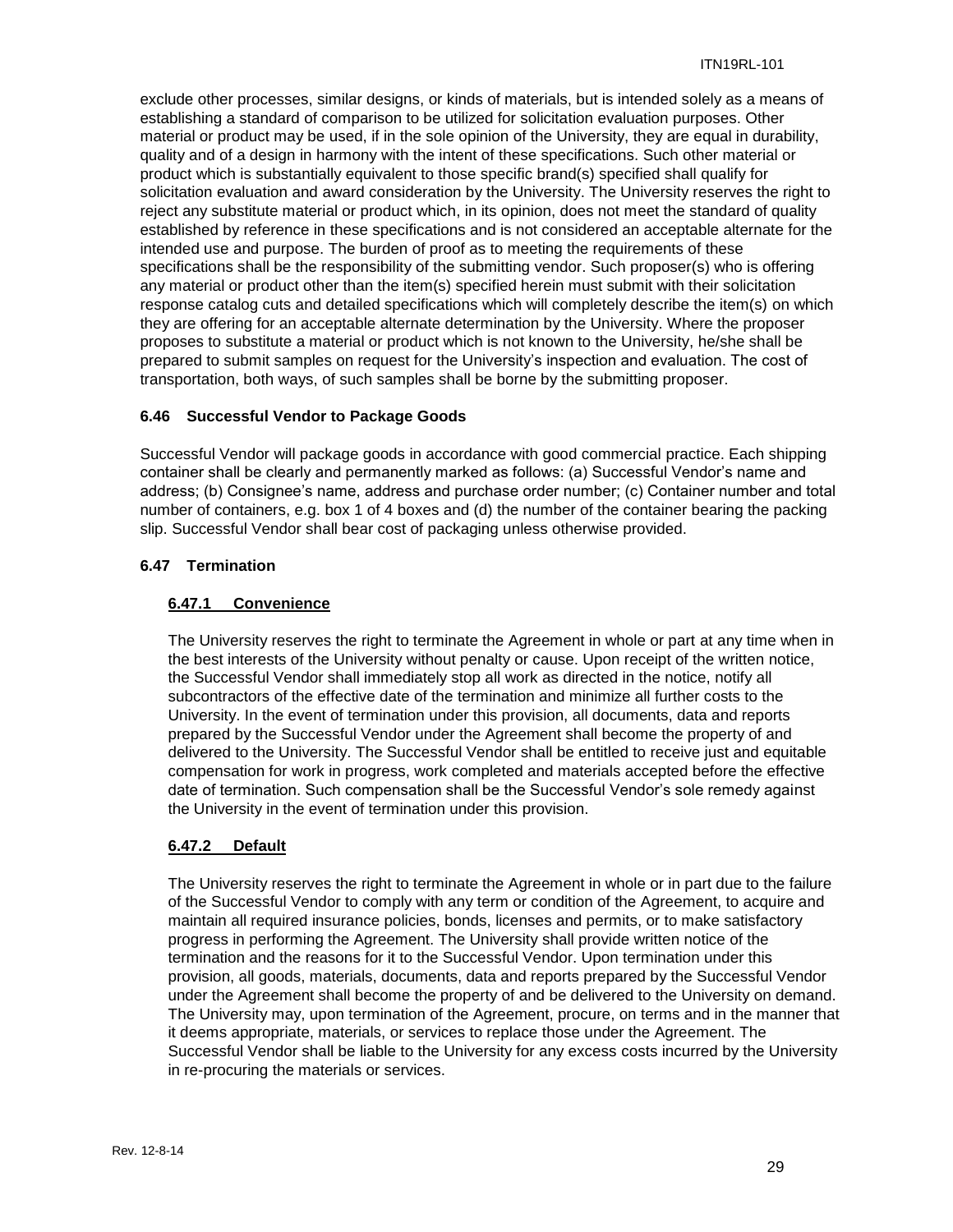# <span id="page-29-0"></span>**6.47.3 Gratuities**

The University may, by written notice to the Successful Vendor, cancel the Agreement if it is discovered by the University that gratuities, in the form of entertainment, gifts or other, were offered or given by the Successful Vendor, or any agent or representative of the Successful Vendor, to any officer or employee of the University with a view toward securing favorable treatment with respect to the awarding or amending, or the making of any determinations with respect to the performing of such Agreement. In the event the Agreement is canceled by the University pursuant to this provision, University shall be entitled, in addition to any other rights and remedies, to recover or withhold the amount of the cost incurred by Successful Vendor in providing such gratuities.

# <span id="page-29-1"></span>**6.47.4 Insolvency**

The University shall have the right to terminate the Agreement at any time in the event Successful Vendor files a petition in bankruptcy; or is adjudicated bankrupt; or if a petition in bankruptcy is filed against Successful Vendor and not discharged within thirty (30) days; of if Successful Vendor becomes insolvent or makes an assignment for the benefit of its creditors or an arrangement pursuant to any bankruptcy law; of if a receiver is appointed for Successful Vendor or its business.

# <span id="page-29-2"></span>**6.47.5 Lack of Funds**

The State of Florida's and UF's performance and obligation to pay under this Agreement is contingent upon an annual appropriation by the Florida State Legislature. The Agreement may be canceled without further obligation on the part of the University of Florida in the event that sufficient appropriated funding is unavailable to assure full performance of the terms. The Successful Vendor shall be notified in writing of such non-appropriation as soon as reasonably possible. No penalty shall accrue to the University in the event this cancellation provision is exercised. This cancellation provision shall not be construed so as to permit the University to terminate the Agreement in order to acquire similar equipment, material, supplies or services from another party.

# <span id="page-29-3"></span>**6.47.6 Stop Work Order**

The University may at any time, by written order to the Successful vendor, require the Successful Vendor to stop all or any part of the work called for by the Agreement for a period of ninety (90) days after the order is delivered to the Successful Vendor, and for any further period to which the parties may agree. The order shall be specifically identified as a Stop Work Order issued under this provision. Upon receipt of the order, the Successful Vendor shall immediately comply with its terms and take all reasonable steps to minimize the incidence of costs allocable to the work covered by the order during the period of work stoppage. If a Stop Work Order issued under this provision is canceled or the period of the order or any extension expires, the Successful Vendor shall resume work. The University shall make an equitable adjustment in the delivery schedule or Agreement price, or both, and the Agreement shall be amended in writing accordingly.

#### <span id="page-29-4"></span>**6.47.7 Suspension or Debarment**

The University may by written notice to the Successful Vendor immediately terminate the Agreement if the University determines that the Successful Vendor has been debarred, suspended or otherwise lawfully prohibited from participating in any public procurement activity, including but limited to, being disapproved as a subcontractor Vendor of any public procurement unit or other governmental body.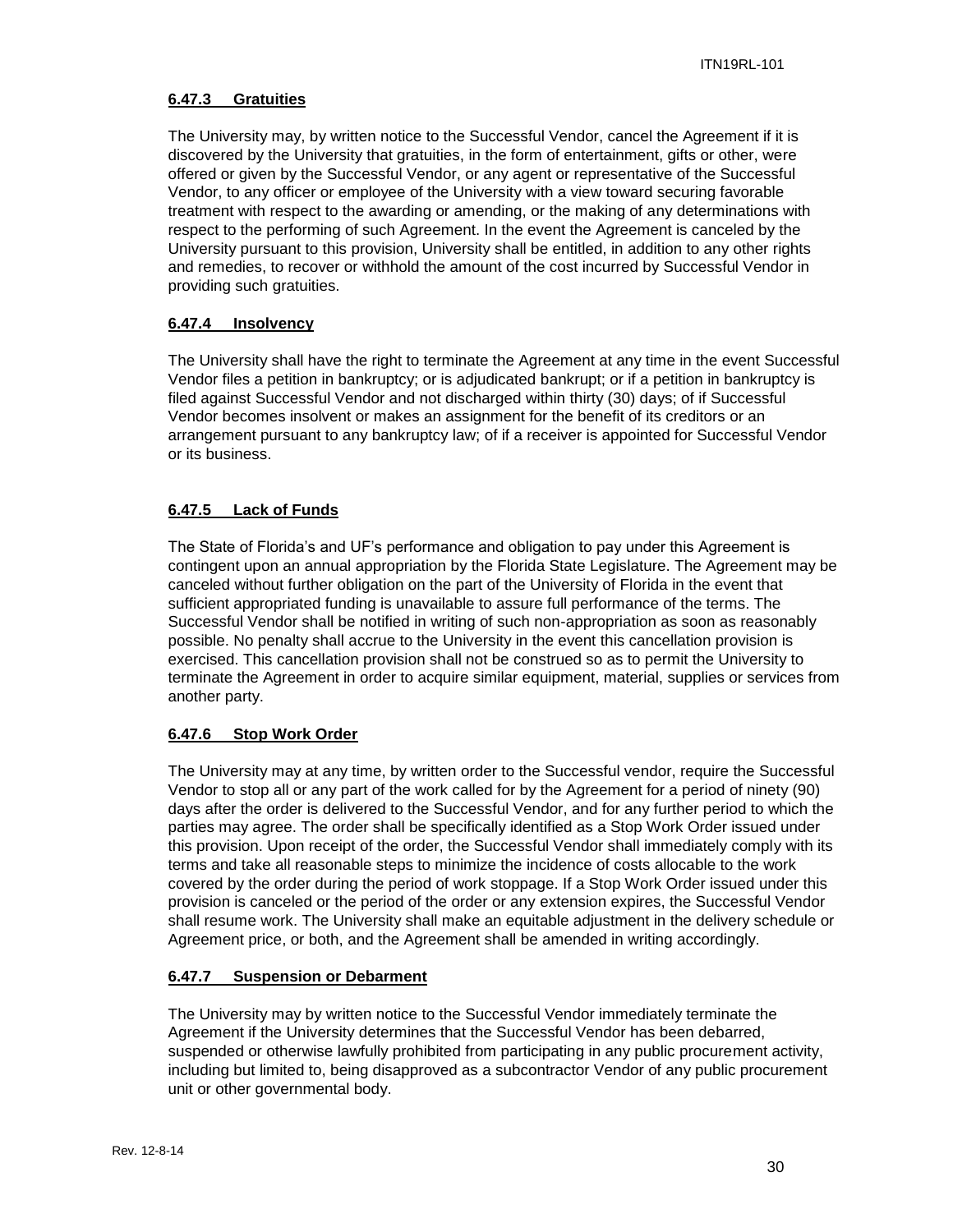#### <span id="page-30-0"></span>**6.47.8 Continuation of Performance Through Termination**

The Successful Vendor shall continue to perform, in accordance with the requirements of Agreement, up to the date of termination, as directed in the termination notice.

#### <span id="page-30-1"></span>**6.48 Title and Risk of Loss**

The title and risk of loss of the goods and equipment shall not pass to University until University actually receives the goods and equipment at the point or points of delivery.

#### <span id="page-30-2"></span>**6.49 Warranties**

In addition to any implied warranties, Successful Vendor warrants that the goods furnished will conform to the specifications, drawings, and descriptions listed herein, and to the sample or samples if any, furnished by the Successful Vendor. In the event of a conflict between the specifications, drawings, and descriptions, the specifications shall govern.

#### <span id="page-30-3"></span>**6.50 Payment Card Industry Data Security Standard.**

For e-commerce business and/or credit card transactions, Proposer agrees to be bound by the requirements and terms of the Rules of all applicable Card Associations, as amended from time to time, and be solely responsible for security and maintaining confidentiality of Card transactions processed by means of electronic commerce up to the point of receipt of such transactions by Bank.

Proposer is required to be in compliance with the requisites of the SAS 70 and/or Payment card Industry Data Security Standard and provide written attestation of compliance annually.

#### <span id="page-30-4"></span>**6.51 Payment and Invoice Information**

All invoices will need to contain either a **UF purchase order number** or the **8-digit department ID number** of the department with which you are doing business. All invoices for payment should be submitted to the University of Florida via:

Email: email a .pdf or .tif file to [ufl@invoices.corcentric.com.](mailto:ufl@invoices.corcentric.com) The file must be attached to the email and not embedded within the email. There can be multiple files per email but each file should only contain one invoice.

or

Mail to: UF – Accounts Payable PO Box 115350 971 Elmore Drive Gainesville, FL 32611-5350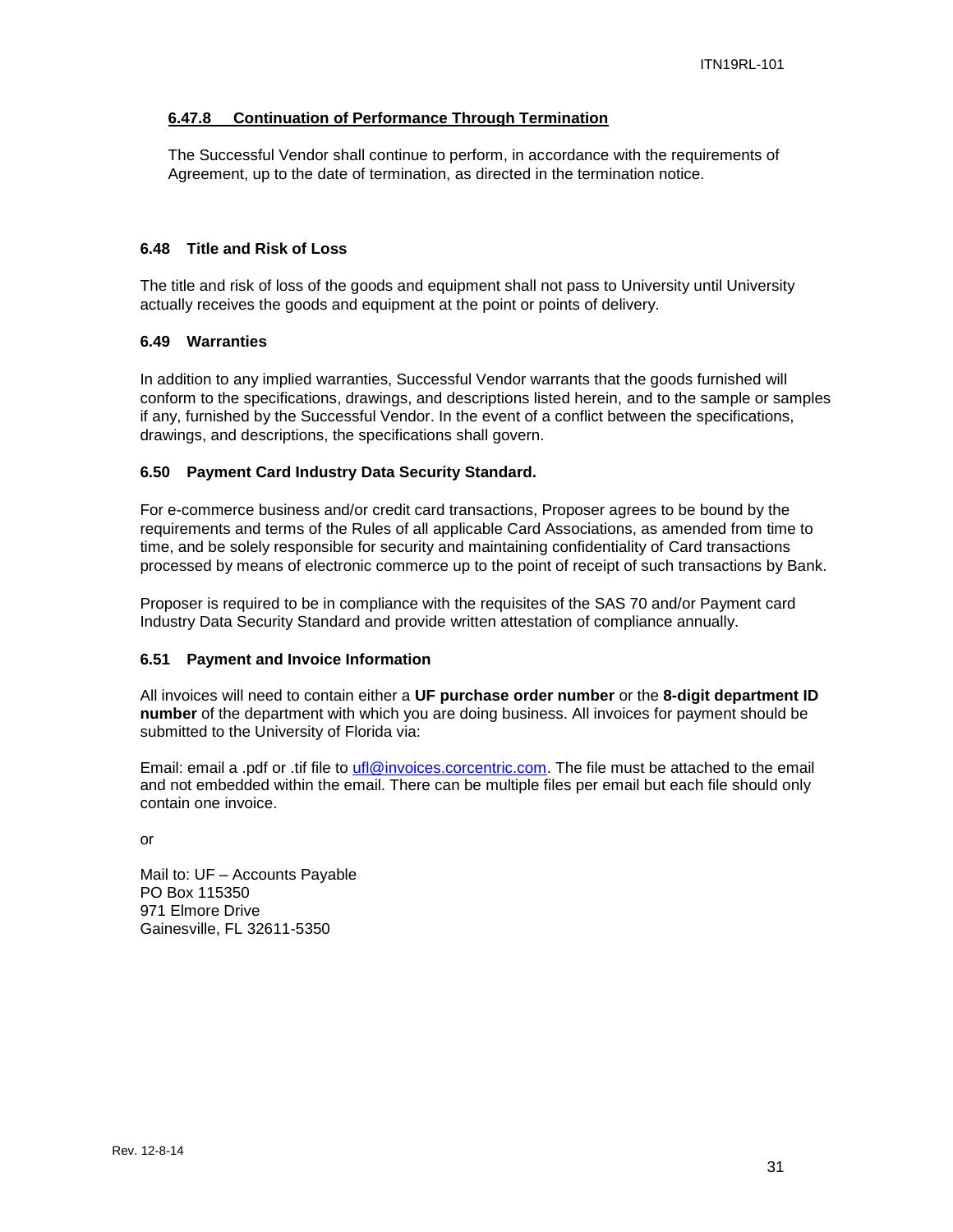#### <span id="page-31-0"></span>**7.0 Certifications and Forms**

#### <span id="page-31-1"></span>**7.1 Certification of Proposal**

Explanation: This certification attests to the vendor's awareness of and agreement to the content of this ITN and all accompanying provisions contained herein.

Action: Vendor is to ensure that the following certificate is duly completed and correctly executed by an authorized officer of your company.

This proposal is submitted in response to Invitation to Negotiate ITN 19RL-101 issued by the University of Florida. The undersigned, as a duly authorized officer, hereby certifies that

#### \_\_\_\_\_\_\_\_\_\_\_\_\_\_\_\_\_\_\_\_\_\_\_\_\_\_\_\_\_\_\_\_\_\_\_\_\_ (Vendor Name)

agrees to be bound by the content of this proposal and agrees to comply with the terms, conditions and provisions of the referenced Invitation to Negotiate (ITN) and any addenda thereto in the event of an award. Exceptions are to be noted as stated in the ITN. The proposal shall remain in effect for a period of ninety (90) calendar days as of the Due Date for responses to the ITN.

The undersigned certifies that to the best of his/her knowledge: (check one pf the below and provide information if required)

There is no trustee or employee of the University of Florida who has or whose Relative has an Interest in the entity or entities making this proposal or who is a natural person making this proposal.

There are trustee(s) and/or employee(s) of the University of Florida who have, and/or whose Relative(s) have, an Interest in the entity or entities making this proposal or who is a natural person making this proposal. Describe the nature of the interest held by each trustee, employee, or Relative of the trustee or employee (for example, grandson of Employee X owns the company or spouse of Employee Y is a director of the company).

"Interest" for purposes of this disclosure includes the following: director, trustee, officer, or employee of an entity, any contract with an entity (including consulting), or any partner, proprietor, stock, equity, or other ownership interest in an entity.

"Relative" for the purpose of this disclosure is an individual who is related to the trustee or employee as father, mother, son, daughter, brother, sister, uncle, aunt, first cousin, nephew, niece, husband, wife, father-in-law, mother-in-law, son-in-law, daughter-in-law, brother-in-law, sister-in-law, stepfather, stepmother, stepson, stepdaughter, stepbrother, stepsister, half brother, half sister, grandparent, great grandparent, grandchild, great grandchild, step grandparent, step great grandparent, step grandchild, step great grandchild, person who is engaged to be married to the trustee or employee or who otherwise holds himself or herself out as or is generally known as the person whom the trustee or employee intends to marry or with whom the trustee or employee intends to form a household, or any other natural person having the same legal residence as the trustee or employee"

The undersigned further certifies that their firm (check one) \_\_\_**IS** or \_\_\_**IS NOT** currently debarred, suspended, or proposed for debarment by any federal entity. The undersigned agrees to notify the University of any change in this status, should one occur, until such time as an award has been made under this procurement action.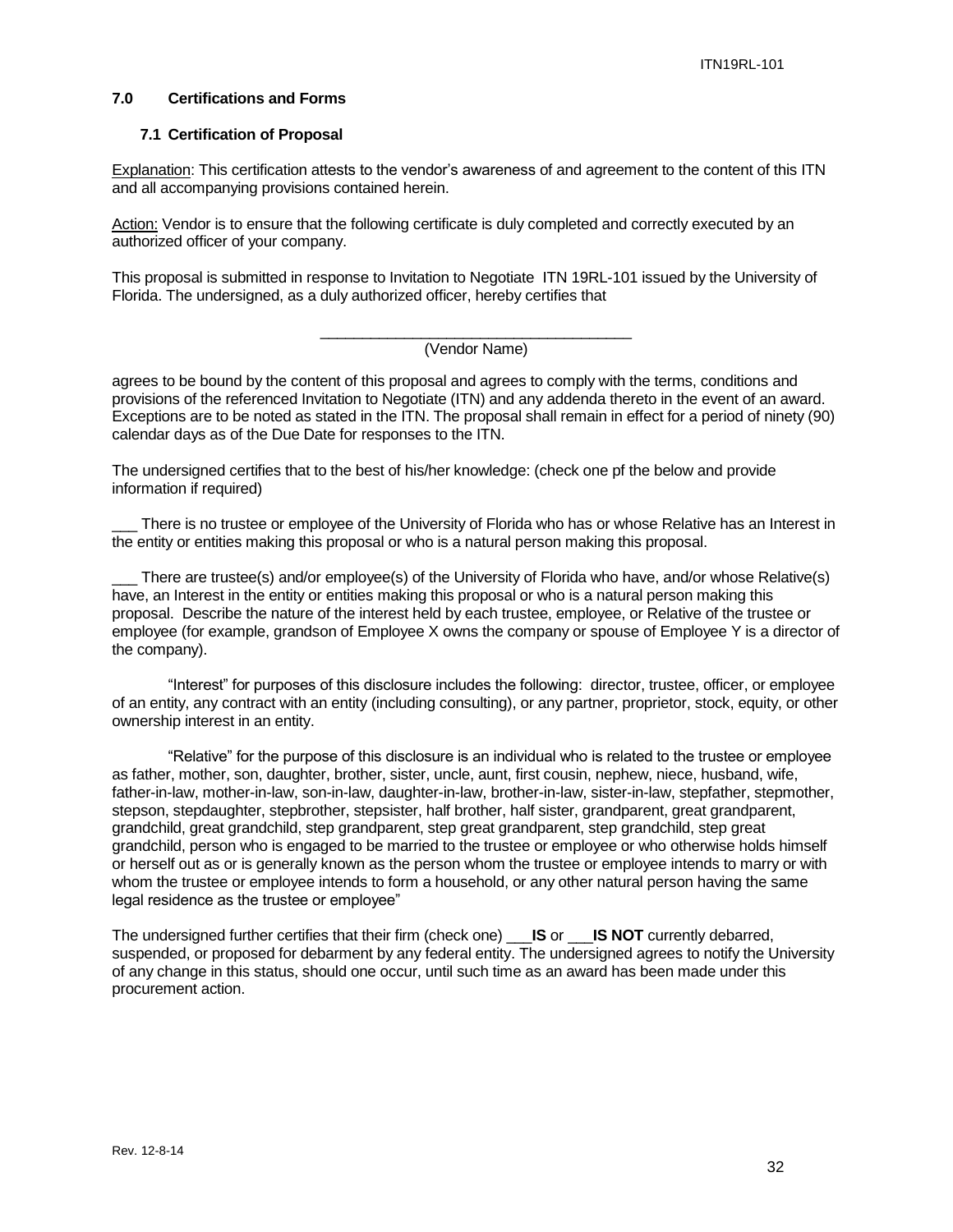Person(s) authorized to negotiate in good faith on behalf of this firm for purposes of this Invitation to Negotiate are:

| ITN #: 19RL-101                 | <b>Closing Date: 07/12/2018</b> | <b>Closing Time: 3:00 PM/ET</b> |
|---------------------------------|---------------------------------|---------------------------------|
| <b>Printed Name</b>             |                                 |                                 |
| Signature of Authorized Officer |                                 |                                 |
|                                 |                                 |                                 |
|                                 |                                 |                                 |
|                                 |                                 |                                 |
|                                 |                                 |                                 |
|                                 |                                 |                                 |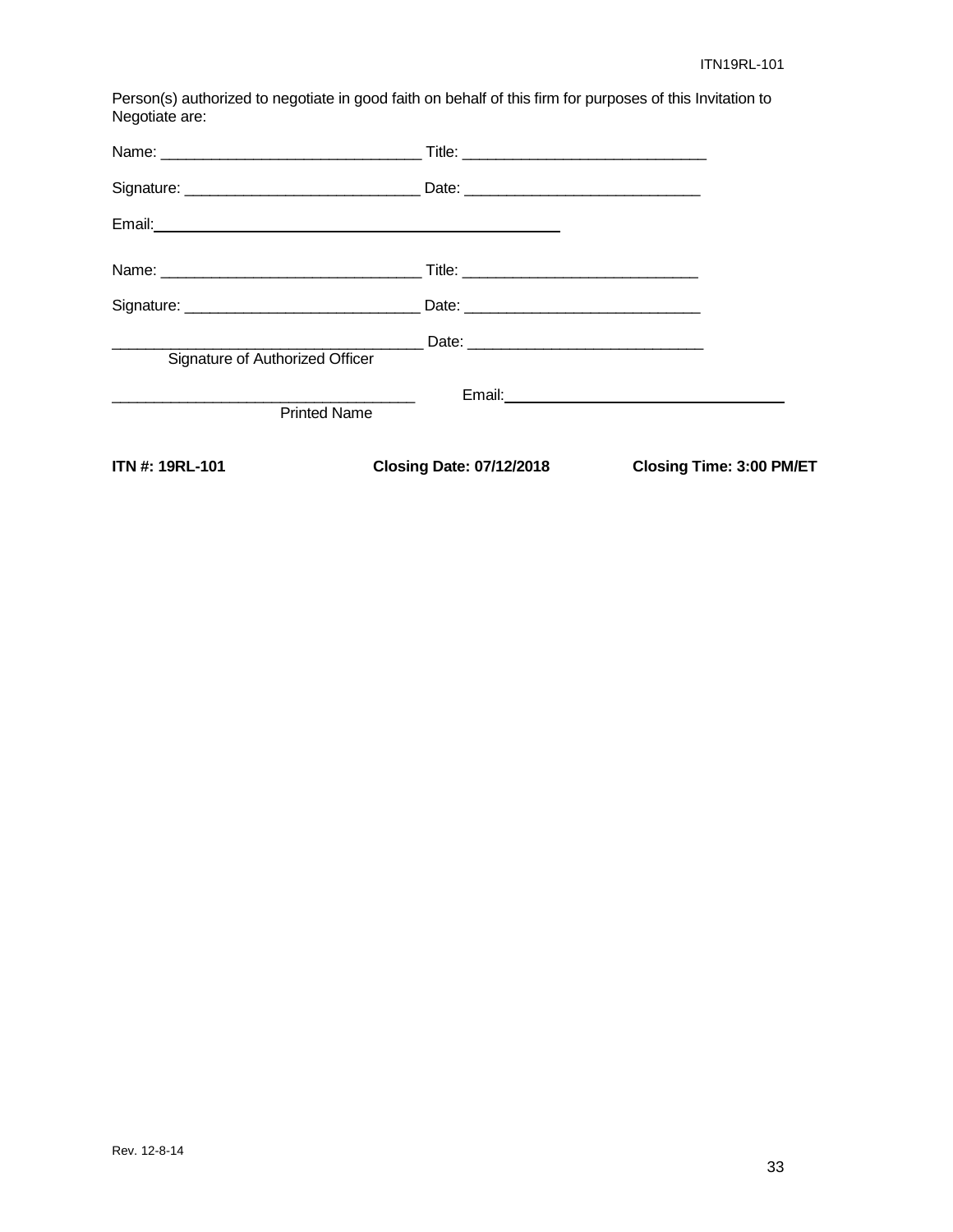#### **Attestation of Principal Place of Business University of Florida ITN19RL-101, External Wide Area Network Router, Support and Related Services**

Name of Bidder:\_\_\_\_\_\_\_\_\_\_\_\_\_\_\_\_\_\_\_\_\_\_\_\_\_\_\_\_\_\_\_\_\_\_\_ \_\_\_Business Name:

Identify the State in which the Bidder has its principal place of business:

Bidder's Signature: **Example 20** Title:

\_\_\_\_\_\_\_\_\_\_\_\_\_\_\_\_\_\_\_\_\_\_\_\_\_\_\_\_\_\_\_\_\_\_\_\_\_\_\_\_\_\_\_\_\_\_\_\_\_\_\_\_\_\_\_\_

\_\_\_\_\_\_\_\_\_\_\_\_\_\_\_\_\_\_\_\_\_\_\_\_\_\_\_\_\_\_\_\_\_\_\_\_\_\_\_\_\_\_\_\_\_\_\_\_\_

**INSTRUCTIONS: IF your principal place of business above is located within the State of Florida, provide the information as indicated above and return this form with your bid response. No further action is required. IF your principal place of business is outside of the State of Florida, the following must be completed by an attorney and returned with your bid response. Failure to comply may be considered as non-responsive to the terms of this solicitation.**

#### **OPINION OF OUT-OF-STATE BIDDER'S ATTORNEY ON BIDDING PREFERENCES (To be completed by the Attorney for an Out-of-State Bidder)**

**NOTICE: §287.084(2), Florida Statutes, provides that "a vendor whose principal place of business is outside this state must accompany any written bid, proposal, or reply documents with a written opinion of an attorney at law licensed to practice law in that foreign state, as to the preferences, if any or none, granted by the law of that sate [or political subdivision thereof] to its own business entities whose principal places of business are in that foreign state in the letting of any or all public contracts." See also § 287.084(1), Florida Statutes.**

#### **LEGAL OPINION ABOUT STATE BIDDING PREFERENCES (Please Select One)**

The Bidder's principal place of business is in the State of \_\_\_\_\_\_\_\_\_\_\_\_\_\_\_\_\_\_\_\_ and it is my legal opinion that the laws of that state **do not grant a preference** in the letting of any or all public contracts to business entities whose principal places of business are in that state.

\_\_\_\_\_\_\_\_\_\_ The Bidder's principal place of business is in the State of \_\_\_\_\_\_\_\_\_\_\_\_\_\_\_\_\_\_\_\_\_\_\_ and it is my legal opinion that the laws of that state **grant the following preference(s)** in the letting of any or all public contracts to business entities whose principal places of business are in that State: [Please describe applicable preference(s) and identify applicable state law(s)]:

\_\_\_\_\_\_\_\_\_\_\_\_\_\_\_\_\_\_\_\_\_\_\_\_\_\_\_\_\_\_\_\_\_\_\_\_\_\_\_\_\_\_\_\_\_\_\_\_\_\_\_\_\_\_\_\_\_\_\_\_\_\_\_\_\_\_\_\_\_\_\_\_\_\_\_\_\_\_\_\_\_\_\_\_ \_\_\_\_\_\_\_\_\_\_\_\_\_\_\_\_\_\_\_\_\_\_\_\_\_\_\_\_\_\_\_\_\_\_\_\_\_\_\_\_\_\_\_\_\_\_\_\_\_\_\_\_\_\_\_\_\_\_\_\_\_\_\_\_\_\_\_\_\_\_\_\_\_\_\_\_\_\_\_\_\_\_\_\_

#### \_\_\_\_\_\_\_\_\_\_\_\_\_\_\_\_\_\_\_\_\_\_\_\_\_\_\_\_\_\_\_\_\_\_\_\_\_\_\_\_\_\_\_\_\_\_\_\_ **LEGAL OPINION ABOUT POLICITAL SUBDIVISION BIDDING PREFERENCES (Please Select One)**

The Bidder's principal place of business is in the political subdivision of

\_\_\_\_\_\_\_\_\_\_\_\_\_\_\_\_\_\_\_\_\_\_\_ and it is my legal opinion that the laws of that political subdivision **do not grant a preference** in the letting of any or all public contracts to business entities whose principal places of business are in that political subdivision.

The Bidder's principal place of business is in the political subdivision of and it is my legal opinion that the laws of that political subdivision **grant the following preferences(s)** in the letting of any or all public contracts to business entities whose principal places of business are in that political subdivision: [Please describe applicable preference(s) and identify applicable authority granting the preference(s)]:

\_\_\_\_\_\_\_\_\_\_\_\_\_\_\_\_\_\_\_\_\_\_\_\_\_\_\_\_\_\_\_\_\_\_\_\_\_\_\_\_\_\_\_\_\_\_\_\_\_\_\_\_\_\_\_\_\_\_\_\_\_\_\_\_\_\_\_\_\_\_\_\_\_\_\_\_\_\_\_\_\_\_\_\_

\_\_\_\_\_\_\_\_\_\_\_\_\_\_\_\_\_\_\_\_\_\_\_\_\_\_\_\_\_\_\_\_\_\_\_\_\_\_\_\_\_\_\_\_\_\_\_\_\_\_\_\_\_\_\_\_\_\_\_\_\_\_\_\_\_\_\_\_\_\_\_\_\_\_\_\_\_\_\_\_\_\_\_\_

\_\_\_\_\_\_\_\_\_\_\_\_\_\_\_\_\_\_\_\_\_\_\_\_

\_\_\_\_\_\_\_\_\_\_\_\_\_\_\_\_\_\_\_\_\_\_\_\_